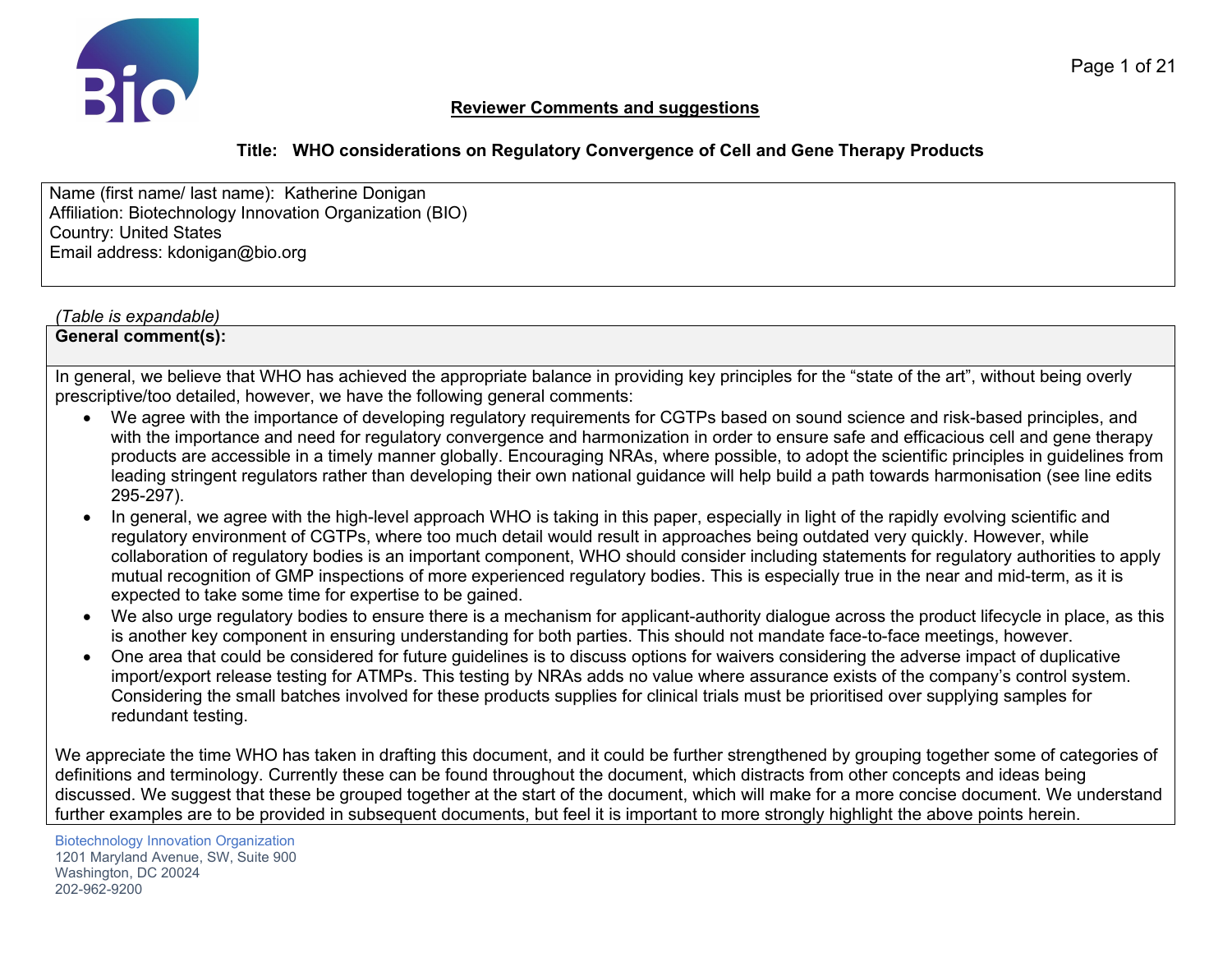The draft "WHO considerations on Regulatory Convergence of Cell and Gene Therapy Products" is a major milestone to drive global convergence on cell and gene therapy. We would like to express our appreciation and support for this very important document. The proposed classification delineating ATMPs and HCTs under the umbrella of CGTPs is an important concept that would benefit in being presented early in the document. While it is acknowledged that the proposed terms were carefully selected, we would propose the following terms and classification:



The reasons for the proposition are as follows:

- Advanced Therapies: the use of CGTPs maintains ambiguity on the possibility that both Cell therapy and Gene therapy products could be considered as "non-medicinal products". While it may be possible for some CT under certain conditions, it is not anticipated that it is possible for GT. The use of "Advanced" could nicely describe the intended class of products and exclude others (e.g., blood products for transfusion).
- Medicinal products: it would be helpful to consistently refer to Cell therapy MP or Gene therapy MP across the document to avoid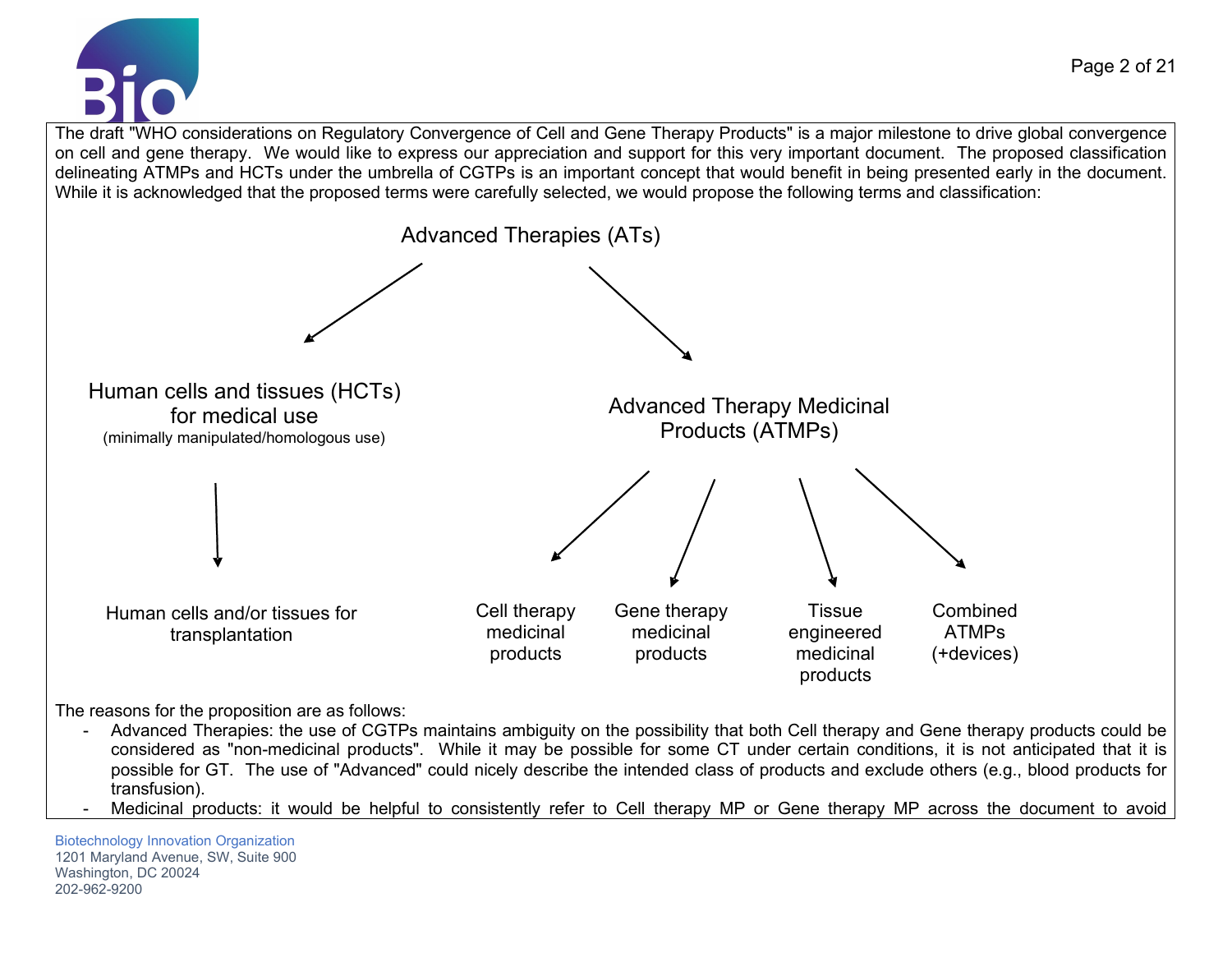

misunderstanding of the type of products being covered (i.e., the term "products" alone can be understood as including both MP and "products for medical use"). Consequently, there may be a need to align the terminology used in the document to clearly refer to medicinal products (e.g., CTMP).

| Line No. | <b>Original Text</b>                                                                                                                                                                                        | <b>Comment</b>                                                                                                                                                                                                                                                                                                                                                                                                                                                                                                                                                                                                                                                                                             | <b>Suggested Amendment</b>                                                                                                                                                                                                                                                                                                   |
|----------|-------------------------------------------------------------------------------------------------------------------------------------------------------------------------------------------------------------|------------------------------------------------------------------------------------------------------------------------------------------------------------------------------------------------------------------------------------------------------------------------------------------------------------------------------------------------------------------------------------------------------------------------------------------------------------------------------------------------------------------------------------------------------------------------------------------------------------------------------------------------------------------------------------------------------------|------------------------------------------------------------------------------------------------------------------------------------------------------------------------------------------------------------------------------------------------------------------------------------------------------------------------------|
| N/A      | General comment - traceability                                                                                                                                                                              | BIO believes that the traceability of the<br>cells or tissues from the donor to the<br>recipient(s) and from recipient(s) to<br>donor(s) (bidirectional) should be ensured.                                                                                                                                                                                                                                                                                                                                                                                                                                                                                                                                | BIO recommends mentioning this in the<br>white paper.                                                                                                                                                                                                                                                                        |
| N/A      | General comment - acceptance criteria                                                                                                                                                                       | Generally, there is limited material<br>available for cell and gene therapy<br>products and acceptance criteria may be<br>wide due to limited data or lack of<br>correlation of in vitro data with clinical<br>efficacy.                                                                                                                                                                                                                                                                                                                                                                                                                                                                                   | BIO recommends mentioning the setting of<br>acceptance criteria in the white paper.                                                                                                                                                                                                                                          |
| 73-75    | These cell and gene therapy products<br>(CGTPs) (1) encompass a remarkably<br>broad range of complexity, ranging from<br>unprocessed skin grafts (relatively simple)<br>to gene therapies (highly complex). | BIO supports the statement about the<br>broad range of complexity. There is also a<br>wide range of complexity of gene therapy<br>medicinal products: from less complex in<br>vivo GT modalities like plasmid DNA to<br>more complex ex vivo GT modalities like<br>autologous CAR-T products.<br>An important proposal in this paper is that<br>the scope includes both ATMPs and HCTs.<br>BIO suggests providing a clear statement<br>of the intended scope in the introduction<br>(otherwise, does not appear until line 267).<br>BIO also suggests considering the<br>nomenclature "Advanced Therapies" to<br>include both HCT and ATMP. (CGTP may<br>currently be perceived as equivalent to<br>ATMP.) | These cell and gene therapy products<br>(CGTPs) advanced therapies encompass a<br>remarkably broad range of complexity,<br>ranging from unprocessed skin grafts<br>(relatively simple) to highly complex gene<br>therapies (highly complex), and include<br><b>HCTs and advanced therapy medicinal</b><br>products (ATMPs)." |
| 86-89    | They also are emerging rapidly as<br>potentially curative therapies that could                                                                                                                              |                                                                                                                                                                                                                                                                                                                                                                                                                                                                                                                                                                                                                                                                                                            | BIO suggests adding cancer indications as<br>ATMPs have led to curative outcomes in                                                                                                                                                                                                                                          |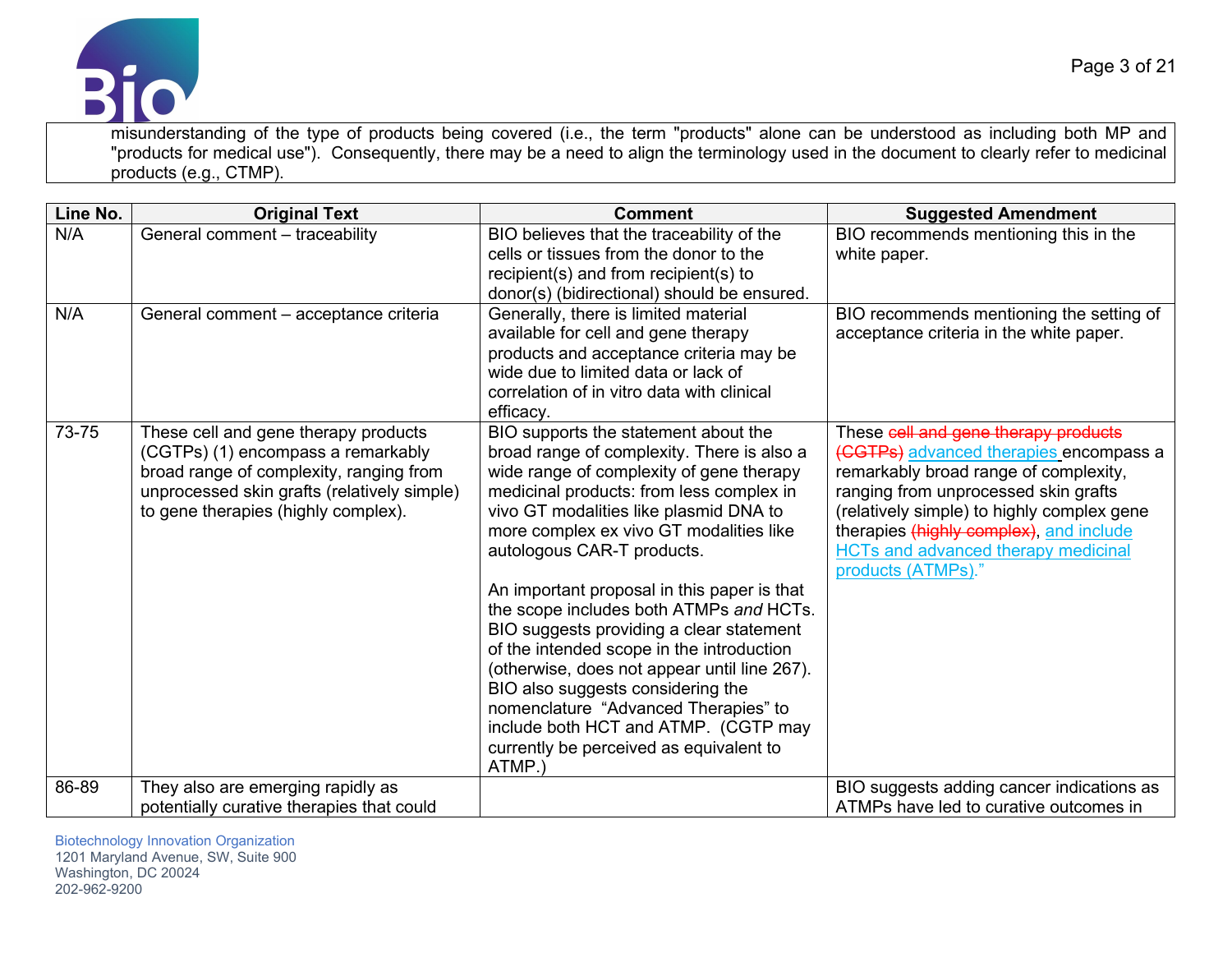



| Line No. | <b>Original Text</b>                                                                                                                                                                                                                                                                                                                                                                                                                                                             | <b>Comment</b>                                                                                                                                                                                                                                                                                                                                                                                              | <b>Suggested Amendment</b>                                                                                                                                                                                                                                                                                                                                                                                                                                                                                                                                                                                                                                                                                                                                                                                   |
|----------|----------------------------------------------------------------------------------------------------------------------------------------------------------------------------------------------------------------------------------------------------------------------------------------------------------------------------------------------------------------------------------------------------------------------------------------------------------------------------------|-------------------------------------------------------------------------------------------------------------------------------------------------------------------------------------------------------------------------------------------------------------------------------------------------------------------------------------------------------------------------------------------------------------|--------------------------------------------------------------------------------------------------------------------------------------------------------------------------------------------------------------------------------------------------------------------------------------------------------------------------------------------------------------------------------------------------------------------------------------------------------------------------------------------------------------------------------------------------------------------------------------------------------------------------------------------------------------------------------------------------------------------------------------------------------------------------------------------------------------|
|          | transform the management of diseases like<br>thalassemia, sickle cell disease,<br>hemophilia, spinal muscular atrophy<br>(SMA), Lebers congenital amaurosis (LCA)<br>and many other inherited diseases (7).                                                                                                                                                                                                                                                                      |                                                                                                                                                                                                                                                                                                                                                                                                             | Hematological malignancies (e.g. DLBCL,<br>Multiple Myeloma).                                                                                                                                                                                                                                                                                                                                                                                                                                                                                                                                                                                                                                                                                                                                                |
| 104-108  | Furthermore, for therapeutic products that<br>utilize genome editing technology,<br>non-clinical testing to evaluate off-target<br>effects generally requires use of human<br>cells.<br>Manufacturing of ATMPs can be highly<br>complex and require very specialized<br>facilities and techniques to allow product<br>processing and formulation (10). That is the<br>case especially for genetically modified<br>cells and directly administered gene<br>therapy products (11). | It is sometimes difficult to identify<br>appropriate animal species due to multiple<br>receptor ligand interactions for cell-based<br>therapies.<br>Regarding complex manufacturing for<br>development or commercializing for small<br>patient populations, there are often bottle-<br>neck in the manufacturing process due to<br>availability of starting material for cell and<br>gene therapy products. | BIO suggests the following edit:<br>Furthermore, for therapeutic products that<br>utilize genome editing technology,<br>non-clinical testing to evaluate off-target<br>effects generally requires use of human<br>cells. Regardless of species, the<br>mechanism of action is often multi-faceted<br>and complex, and this complexity further<br>complicates the choice of an animal model.<br>Manufacturing of ATMPs can be highly<br>complex and require very specialized<br>facilities and techniques to allow product<br>processing and formulation That is case<br>especially for genetically modified cells and<br>directly administered gene therapy<br>products. These manufacturing<br>complexities are amplified when the patient<br>population is small, as is often the case for<br><b>ATMPs</b> |
| 108-111  | Clinical development may present a variety<br>of challenges including the lack of<br>adequately documented natural history for<br>rare diseases as well as the need to<br>evaluate clinical safety and efficacy in very<br>small patient populations.                                                                                                                                                                                                                            | BIO suggests to add "durability" since<br>many gene therapies are intended to be<br>curative and, therefore, the duration of<br>patient response needs to be monitored.                                                                                                                                                                                                                                     | BIO recommends the following edit:<br>"evaluate clinical safety and efficacy and<br>durability in very small patient populations                                                                                                                                                                                                                                                                                                                                                                                                                                                                                                                                                                                                                                                                             |
| 123-125  | The regulatory framework should be based<br>on sound scientific and ethical principles<br>and comprehensive evaluation of risks vs                                                                                                                                                                                                                                                                                                                                               | CGTPs is a subcategory of advanced<br>therapies in many countries, e.g. US, EU,<br>Japan (advanced therapies defined as                                                                                                                                                                                                                                                                                     | BIO recommends the following edit: The<br>regulatory framework should be based on<br>sound scientific and ethical principles and                                                                                                                                                                                                                                                                                                                                                                                                                                                                                                                                                                                                                                                                             |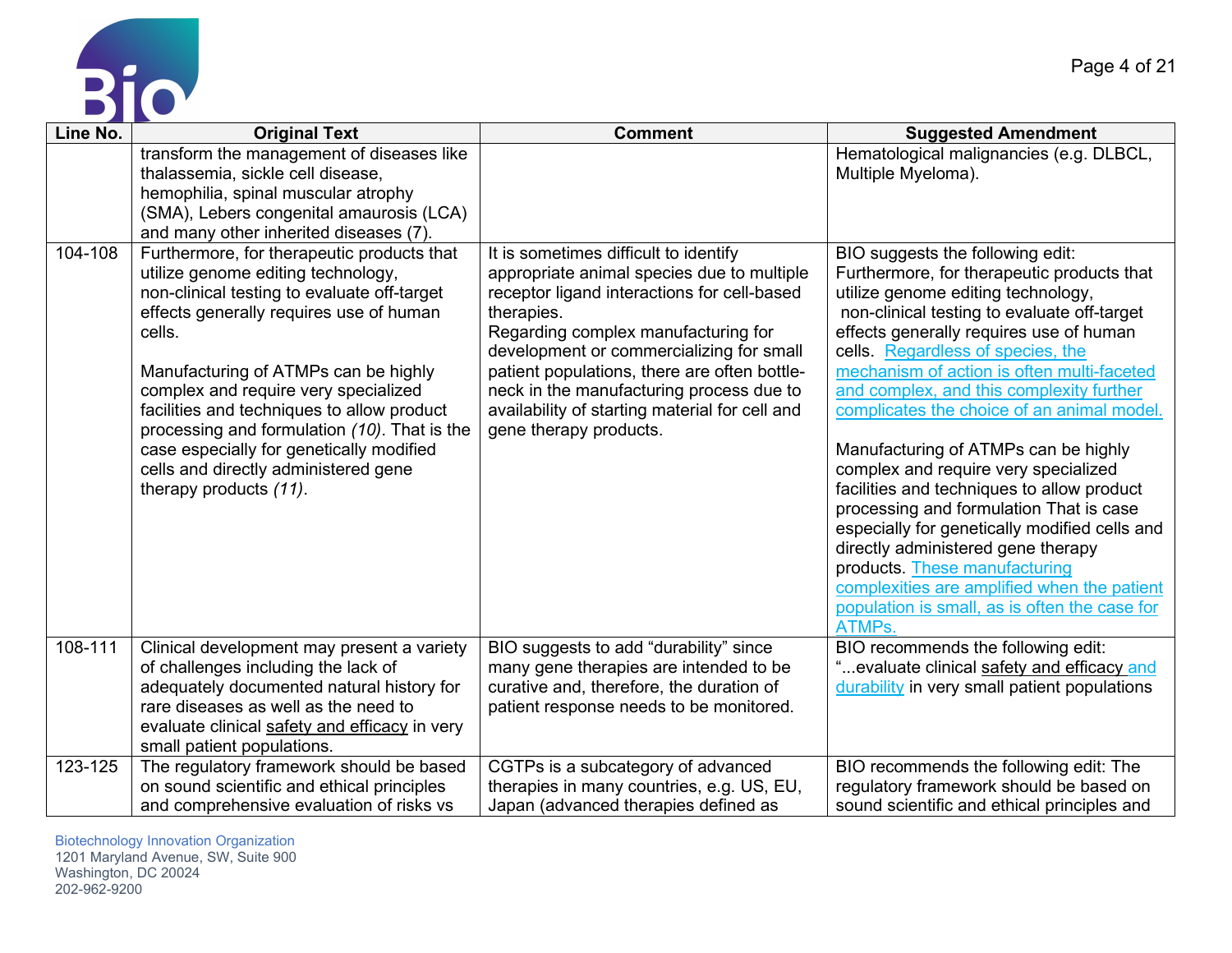

| Line No. | <b>Original Text</b>                                                                                                                                                                                                                                                                                                                                                                                                                                                                                                                                                                                      | <b>Comment</b>                                                                                                                                                                                                                                                                               | <b>Suggested Amendment</b>                                                                                                                                                                                                              |
|----------|-----------------------------------------------------------------------------------------------------------------------------------------------------------------------------------------------------------------------------------------------------------------------------------------------------------------------------------------------------------------------------------------------------------------------------------------------------------------------------------------------------------------------------------------------------------------------------------------------------------|----------------------------------------------------------------------------------------------------------------------------------------------------------------------------------------------------------------------------------------------------------------------------------------------|-----------------------------------------------------------------------------------------------------------------------------------------------------------------------------------------------------------------------------------------|
|          | benefits for the different categories of<br><b>CGTPs</b>                                                                                                                                                                                                                                                                                                                                                                                                                                                                                                                                                  | regenerative medical products), Canada.                                                                                                                                                                                                                                                      | comprehensive evaluation of risks vs<br>benefits for the different categories of<br><b>CGTPs-ATMPs.</b>                                                                                                                                 |
| 133-138  | As high-income countries work towards<br>further regulatory convergence for these<br>products, it is important to ensure that<br>regulators in low- and middle-income<br>countries (LMICs) are familiar with the<br>scientific principles and regulatory issues<br>for CGTPs also. Important factors include<br>understanding of the scope (breadth and<br>the nature of HCTs and ATMPs), risks and<br>the key regulatory concepts relevant to<br>ensuring that the more complex products<br>are shown to be safe and effective prior to<br>their widespread deployment. The<br>importance of post-market | Convergence should not be limited to high<br>income countries but may have different<br>priorities. It would be recommended to<br>promote convergence of technical aspects<br>for all countries, while their<br>applications/implementations should<br>account for the countries' situation. | BIO recommends the WHO promote<br>convergence of technical and practical<br>aspects (e.g., GMP, in-country testing,<br>qualification of SM/RM, comparability,<br>stability) and participation of all countries in<br>these discussions. |
| 145-147  | However, there potentially are high risks<br>associated also with the gene therapy<br>products, spanning from replicating virus<br>contaminants to immunogenicity and<br>tumourigenicity.                                                                                                                                                                                                                                                                                                                                                                                                                 | BIO recommends rephrasing as replication<br>competent viruses may not always be<br>related to contamination (e.g.,<br>recombination event).                                                                                                                                                  | BIO recommends the following edit:<br>spanning from replicating virus replication<br>contaminants to immunogenicity and<br>tumourigenicity.                                                                                             |
| 147-149  | Proper analytical testing and pre-clinical /<br>clinical studies are required to identify and<br>mitigate as many of the risks as possible to<br>ensure patient safety.                                                                                                                                                                                                                                                                                                                                                                                                                                   | BIO believes this addition would<br>complement and explain the sentence on<br>lines 153-155: "Similarly, raising awareness<br>of the challenges, including manufacturing<br>challenges, is critical to avoid unnecessary<br>delays in access to these products." The                         | BIO recommends the following addition:<br>Proper analytical testing and pre-clinical /<br>clinical studies are required to identify and<br>mitigate as many of the risks as possible to<br>ensure patient safety. Often, for complex    |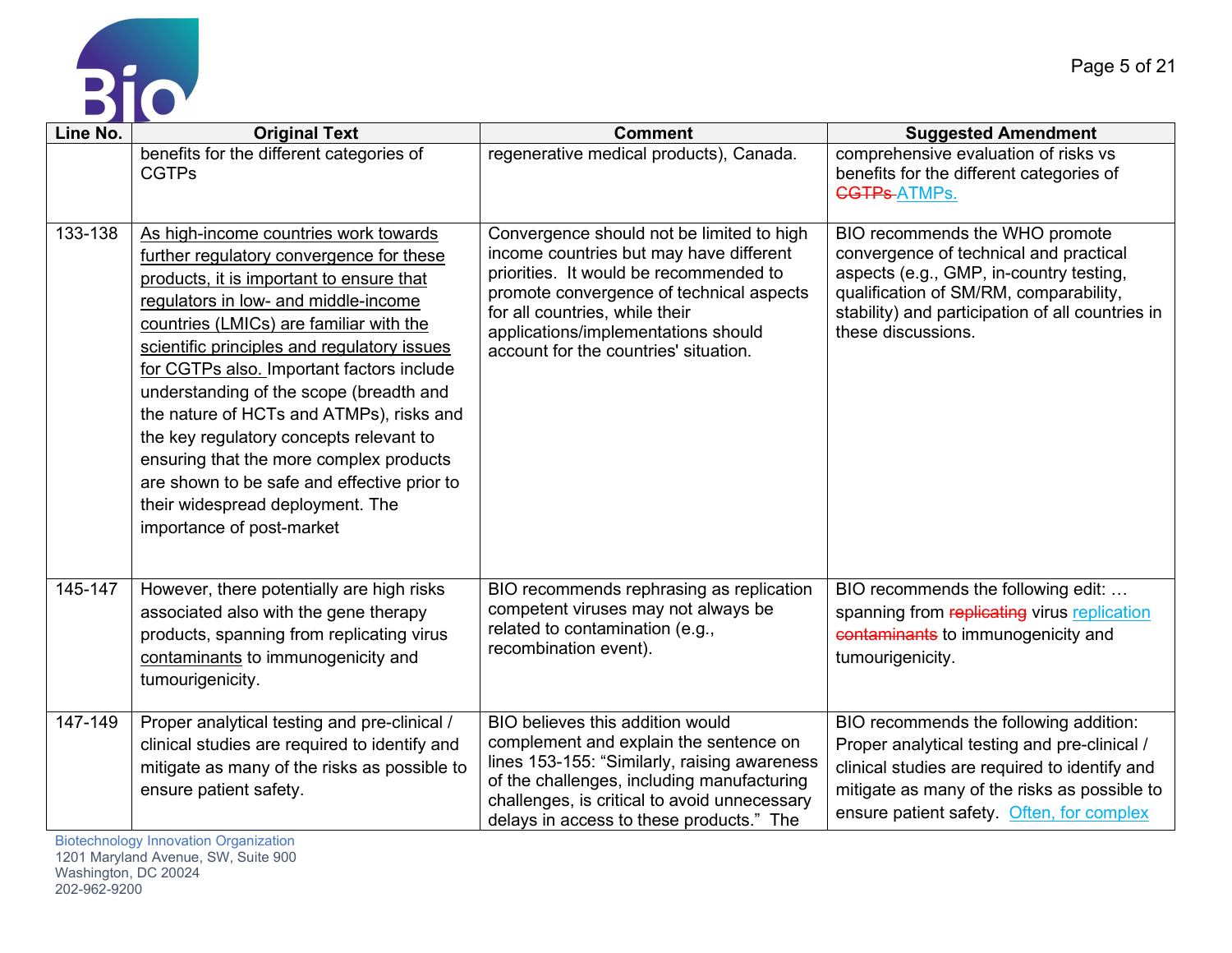

| Line No. | <b>Original Text</b>                                                                                                                                                   | <b>Comment</b>                                                                                                                                                                                                                                                                                                                  | <b>Suggested Amendment</b>                                                                                                                                                                                                                                                                                                               |
|----------|------------------------------------------------------------------------------------------------------------------------------------------------------------------------|---------------------------------------------------------------------------------------------------------------------------------------------------------------------------------------------------------------------------------------------------------------------------------------------------------------------------------|------------------------------------------------------------------------------------------------------------------------------------------------------------------------------------------------------------------------------------------------------------------------------------------------------------------------------------------|
|          |                                                                                                                                                                        | point of adding the above-recommended<br>sentence is that Agencies should not just<br>highlight the issues, they should provide<br>clear guidance as well to avoid the issues.<br>That seems an important concept for<br>authorities in charge of putting new<br>regulatory frameworks in place for cell and<br>gene therapies. | cell and gene therapy products,<br>manufacturing development is rate limiting<br>to bring these innovative products to<br>patients. It is critical for CGTPs regulatory<br>frameworks to provide sufficient guidance<br>on manufacturing regulatory requirements<br>to avoid significant delays in the<br>development of these products. |
| 152-153  | Preparing regulatory authorities in LMICs to<br>assess the benefits and risks of such<br>ATMPs is critical to avoid unnecessary<br>risks to patients who receive them. | Timely access is one of the benefits.                                                                                                                                                                                                                                                                                           | BIO suggests the following edit: Preparing<br>regulatory authorities in LMICs to assess<br>the benefits and risks of such ATMPs is<br>critical to provide timely access to these<br>products and to avoid unnecessary risks to<br>patients who receive them.                                                                             |
| 153-155  | Similarly, raising awareness of the<br>challenges, including manufacturing<br>challenges, is critical to avoid unnecessary<br>delays in access to these products.      | Some countries may place the<br>requirements for conventional product (e.g.<br>in-country testing, pharmacopeia, etc) to<br>ATMP without considering the specificity of<br>ATMP, this may cause significant delays in<br>access to these innovative treatment.                                                                  | BIO suggests the following edit: Similarly,<br>raising awareness of the challenges<br>specific to ATMP, including manufacturing<br>challenges, is critical to avoid unnecessary<br>country-specific requirements and delays in<br>access to these products.                                                                              |
| 167      | Need for convergence on minimum global<br>standards for <b>ATMP</b> quality                                                                                            | BIO recommends to promote technical<br>convergence rather than "minimum<br>standards".                                                                                                                                                                                                                                          | BIO recommends the following edit: Need<br>for convergence on minimum global<br>standards for ATMP quality                                                                                                                                                                                                                               |
| 172-173  | areas covered could include definitions,<br>quality attributes, standards, and<br>clinical development pathways                                                        |                                                                                                                                                                                                                                                                                                                                 | BIO suggests the following edit: areas<br>covered could include definitions, quality<br>attributes, standards, nonclinical and<br>clinical development pathways                                                                                                                                                                          |
| 180-182  | Clearly describe what the CGTPs are,<br>describe how the subsets of HCTs and<br>ATMPs are defined from this larger class,                                              | BIO agrees with this statement and<br>suggests considering the need to provide<br>detailed examples of what constitutes                                                                                                                                                                                                         | BIO recommends the following edit:<br>"definitions of key terminology relevant in<br>this area, including details of what is meant                                                                                                                                                                                                       |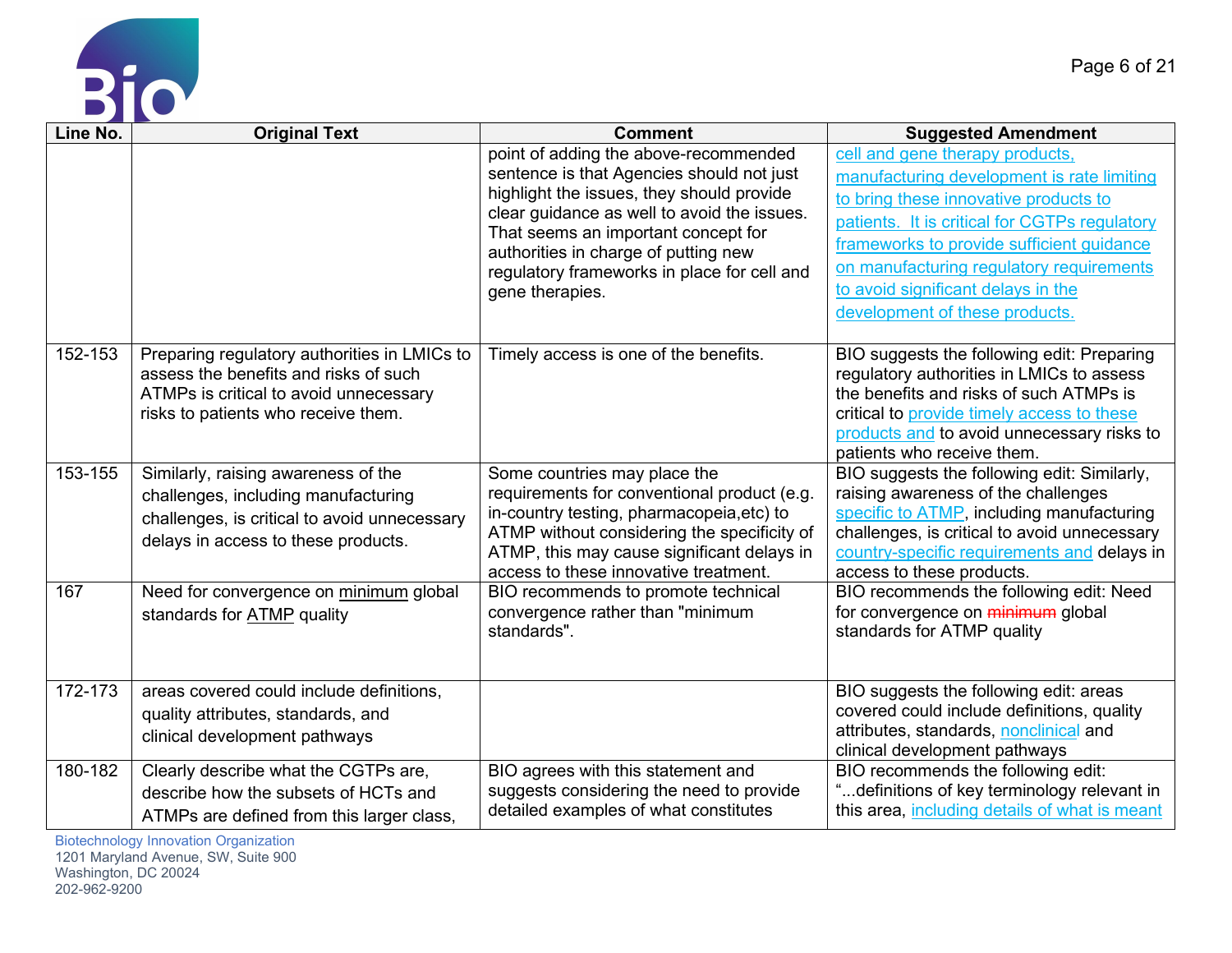

| Line No.  | <b>Original Text</b>                                                                                                                                                                                                                                                                                                                                                 | <b>Comment</b>                                                                                                                                                                                                                                                                                                                                                                                                                                         | <b>Suggested Amendment</b>                                                                                                                                                                                                                                                                                                                                                                                          |
|-----------|----------------------------------------------------------------------------------------------------------------------------------------------------------------------------------------------------------------------------------------------------------------------------------------------------------------------------------------------------------------------|--------------------------------------------------------------------------------------------------------------------------------------------------------------------------------------------------------------------------------------------------------------------------------------------------------------------------------------------------------------------------------------------------------------------------------------------------------|---------------------------------------------------------------------------------------------------------------------------------------------------------------------------------------------------------------------------------------------------------------------------------------------------------------------------------------------------------------------------------------------------------------------|
|           | and provide definitions of key terminology                                                                                                                                                                                                                                                                                                                           | "substantial manipulation" since this has                                                                                                                                                                                                                                                                                                                                                                                                              | by minimal and substantial manipulation"                                                                                                                                                                                                                                                                                                                                                                            |
|           | relevant in this area.                                                                                                                                                                                                                                                                                                                                               | not been aligned internationally to date.                                                                                                                                                                                                                                                                                                                                                                                                              |                                                                                                                                                                                                                                                                                                                                                                                                                     |
| 180-182   | Clearly describe what the CGTPs are,<br>describe how the subsets of HCTs and<br>ATMPs are defined from this larger class,<br>and provide definitions of key terminology<br>relevant in this area                                                                                                                                                                     | Since HCTs are not considered CGTs, this<br>sentence should be rephrased.                                                                                                                                                                                                                                                                                                                                                                              | Clearly describe what the CGTPs-ATMPs<br>are, describe how the subsets are defined<br>from this larger class, and provide<br>definitions of key terminology relevant in<br>this area.                                                                                                                                                                                                                               |
| 190-193   | Provide the key elements of a regulatory<br>framework that supports the safety and<br>effectiveness of CGTPs including<br>suggested regulatory controls for different<br>risk categories of products covering key<br>elements for adequate oversight spanning<br>the entire product lifecycle from the<br>investigational phase through post-market<br>surveillance; | BIO supports the recommendation, but it<br>should also include Quality.                                                                                                                                                                                                                                                                                                                                                                                | BIO recommends the following edit:<br>Provide the key elements of a regulatory<br>framework that supports the quality, safety<br>and effectiveness of CGTPs including<br>suggested regulatory controls for different<br>risk categories of products covering key<br>elements for adequate oversight spanning<br>the entire product lifecycle from the<br>investigational phase through post-market<br>surveillance; |
| 190 - 193 | Provide the key elements of a regulatory<br>framework that supports the safety and<br>effectiveness of CGTPs including<br>suggested regulatory controls for different<br>risk categories of products covering key<br>elements for adequate oversight spanning<br>the entire product lifecycle from the<br>investigational phase through post-market<br>surveillance; | This document mainly focuses on the<br>regulatory framework as it relates to the<br>safety and effectiveness of the CGTPs for<br>patients. However, the regulatory<br>framework for the biosafety/environmental<br>impact of genetically modified products<br>varies even more widely across the globe.<br>This poses a significant hindrance to global<br>access of CGTPs and should also be<br>addressed when considering regulatory<br>convergence. | BIO suggests adding a separate bullet to<br>address the existence and need for<br>convergence on the regulatory framework<br>that supports the biosafety and<br>environmental impact of CGTPs.                                                                                                                                                                                                                      |
| 195-197   | Develop a proposal for how the regulatory<br>framework for the risk categories could be                                                                                                                                                                                                                                                                              | We commend WHO for encouraging<br>regulatory reliance for ATMPs and look                                                                                                                                                                                                                                                                                                                                                                               | None                                                                                                                                                                                                                                                                                                                                                                                                                |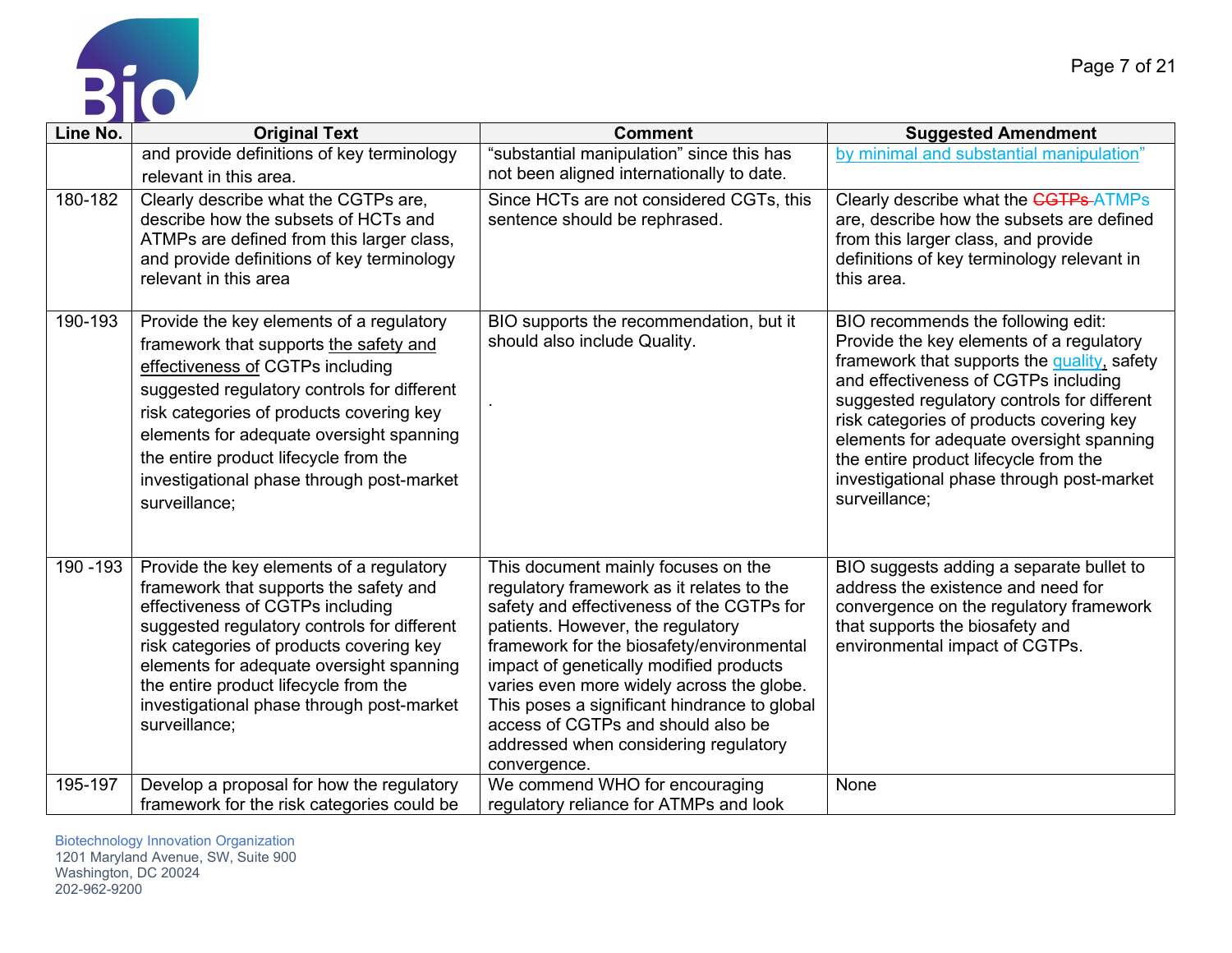



| Line No. | <b>Original Text</b>                                                                                                                                                                                                                                                                                                                                                                                                  | <b>Comment</b>                                                                                                                                                                                                                                                                                                               | <b>Suggested Amendment</b>                                                                                                                                                                                                                                                                                                                                                                                                                                                                                                |
|----------|-----------------------------------------------------------------------------------------------------------------------------------------------------------------------------------------------------------------------------------------------------------------------------------------------------------------------------------------------------------------------------------------------------------------------|------------------------------------------------------------------------------------------------------------------------------------------------------------------------------------------------------------------------------------------------------------------------------------------------------------------------------|---------------------------------------------------------------------------------------------------------------------------------------------------------------------------------------------------------------------------------------------------------------------------------------------------------------------------------------------------------------------------------------------------------------------------------------------------------------------------------------------------------------------------|
|          | implemented in countries with different<br>levels of regulatory maturity. Examples will<br>be provided in a subsequent document.                                                                                                                                                                                                                                                                                      | forward to the subsequent document<br>expanding on the proposed approach.<br>The assessments and decisions relied<br>upon should be those made by stringent<br>health authorities with experience in<br>ATMPs.                                                                                                               |                                                                                                                                                                                                                                                                                                                                                                                                                                                                                                                           |
| 199-200  | Provide an annotated bibliography to<br>highlight key references relevant to the<br>manufacture, product development, and<br>regulation of ATMPs.                                                                                                                                                                                                                                                                     | BIO suggests including a forward-looking<br>statement since there are new CGTP<br>modalities emerging, and this is expected<br>to continue.<br>We request that the annotated bibliography<br>include relevant regulations, guidances and<br>guidelines from developed countries with<br>mature regulatory systems for ATMPs. | " regulation of ATMPs, including relevant<br>regulations, guidances and guidelines from<br>developed countries with mature regulatory<br>systems for such medical products,<br>recognizing that novel CGT products will<br>continue to emerge."                                                                                                                                                                                                                                                                           |
| 202-205  | The WHO goal is to promote regulatory<br>convergence for CGTPs to facilitate<br>development and access to these novel<br>products for patients in all regions of the<br>world. In addition, the aim is to increase<br>safety of patients treated with CGTPs by<br>preventing exploitation of those<br>jurisdictions with inadequate regulations in<br>place for the safe oversight of such novel<br>products (26,27). | Regulatory convergence is in the interest of<br>patients in all regions of the world. LMIC<br>that have less developed regulatory<br>systems rely on the assessment in major<br>ICH regions via CPPs. This is not different<br>for CGTPs as compared to conventional<br>treatments.                                          | BIO recommends the following edit: The<br>WHO goal is to promote regulatory<br>convergence for CGTPs to facilitate<br>development and access to these novel<br>products for patients and to ensure safety<br>of patients treated with CGTPs in all<br>regions of the world. In addition, the aim is<br>to increase safety of patients treated with<br><b>CGTPs by preventing exploitation of those</b><br>jurisdictions with inadequate regulations in<br>place for the safe oversight of such novel<br>products (26,27). |
| 204-205  | In addition, the aim is to increase safety of<br>patients treated with CGTPs by preventing<br>exploitation of those jurisdictions<br>with inadequate regulations in place for the<br>safe oversight of such novel products                                                                                                                                                                                            | One important goal is to protect subjects<br>participating in clinical studies of these<br>products in LMICs (e.g., following ICH<br>guidelines on GCP), in addition to<br>protecting the patients being considered for<br>treatment after product registration.                                                             | BIO suggests the following edit: In addition,<br>the aim is to increase safety of study<br>participants and patients treated with<br>CGTPs by preventing exploitation of the<br>vulnerable patients in jurisdictions with<br>inadequate regulations in place for the safe<br>oversight of such novel products                                                                                                                                                                                                             |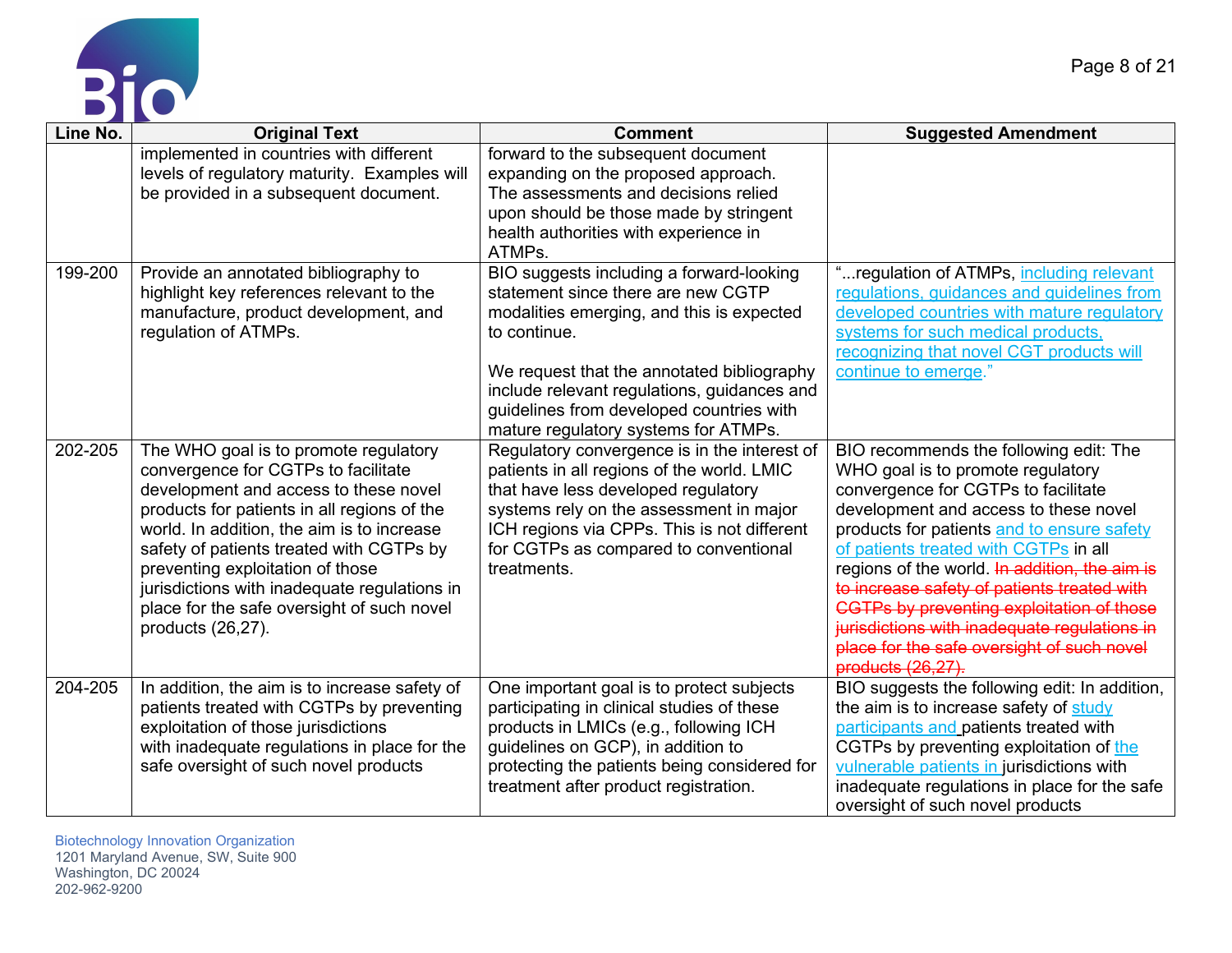

| Line No. | <b>Original Text</b>                                                                                                                                                           | <b>Comment</b>                                                                                                                                                                                                                                                                                                                                                                                 | <b>Suggested Amendment</b>                                                                                                                                                                                                                                                                                                                                                                                                                                                                                                                                                                                                                                                                                                      |
|----------|--------------------------------------------------------------------------------------------------------------------------------------------------------------------------------|------------------------------------------------------------------------------------------------------------------------------------------------------------------------------------------------------------------------------------------------------------------------------------------------------------------------------------------------------------------------------------------------|---------------------------------------------------------------------------------------------------------------------------------------------------------------------------------------------------------------------------------------------------------------------------------------------------------------------------------------------------------------------------------------------------------------------------------------------------------------------------------------------------------------------------------------------------------------------------------------------------------------------------------------------------------------------------------------------------------------------------------|
| 208-209  | The committee had a clear consensus that<br>global harmonization in CGTPs is needed<br>and that WHO should become engaged in<br>this area.                                     | BIO supports the global harmonization but<br>assume something is missing here, e.g., in<br>regulations/definitions etc.<br>Fully agree that it is quite important that<br>WHO become engaged in this area. Many<br>ATMPs are being developed to treat rare<br>genetic disorders. There are only a small<br>number of patients world-wide, so having<br>international alignment can be crucial. | BIO suggests the following edit: The<br>committee had a clear consensus that<br>global harmonization in the definition and<br>regulation of CGTPs is needed and that<br>WHO should become engaged in this area.                                                                                                                                                                                                                                                                                                                                                                                                                                                                                                                 |
| 217      | Terminology                                                                                                                                                                    | The terminology in the white paper is<br>helpful. Durability refers to the duration of<br>the clinical effect. This is particularly<br>important for products that are intended to<br>provide a cure or lifelong benefit to<br>patients.                                                                                                                                                       | BIO suggests adding the term "durability".                                                                                                                                                                                                                                                                                                                                                                                                                                                                                                                                                                                                                                                                                      |
| 224-225  | Cell therapy product is composed of viable<br>human or animal cells with nucleus,<br>intended for treatment or prevention of<br>human diseases or physiological<br>conditions. | This definition doesn't differentiate cell<br>therapy from the HCT discussed in this<br>document. As suggested in the general<br>comment, it would be recommended to<br>refer to CT Medicinal Products, and their<br>definition could be amended to reflect it.                                                                                                                                | BIO suggests the following edit: Cell<br>therapy medicinal product contains or<br>consists of cells or tissues that have been<br>subject to substantial manipulation so that<br>biological characteristics, physiological<br>functions or structural properties relevant<br>for the intended clinical use have been<br>altered, or of cells or tissues that are not<br>intended to be used for the same essential<br>function(s) in the recipient and the donor;<br>and is presented as having properties for,<br>or is used in or administered to human<br>beings with a view to treating, preventing or<br>diagnosing a disease through the<br>pharmacological, immunological or<br>metabolic action of its cells or tissues. |
| 226-227  | The products include plasmids and viral                                                                                                                                        | Suggest adding messenger RNA (mRNA)                                                                                                                                                                                                                                                                                                                                                            | BIO suggests the following edit: The                                                                                                                                                                                                                                                                                                                                                                                                                                                                                                                                                                                                                                                                                            |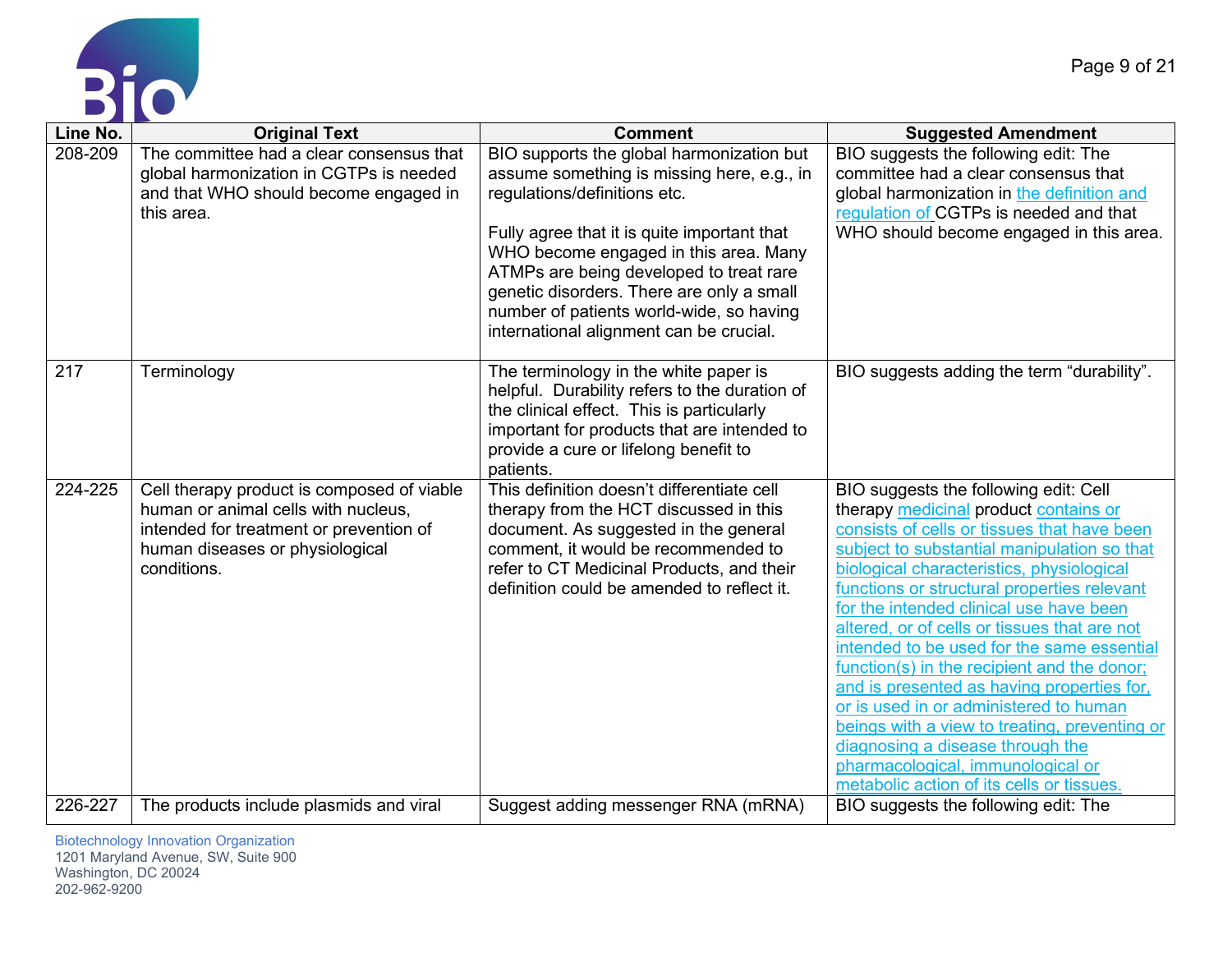

| Line No. | <b>Original Text</b>                                                                                                                                                                              | <b>Comment</b>                                                                                                                                                                                                                                                                                                                                                                                                                                | <b>Suggested Amendment</b>                                                                                                                                                                                                                                                                                                           |
|----------|---------------------------------------------------------------------------------------------------------------------------------------------------------------------------------------------------|-----------------------------------------------------------------------------------------------------------------------------------------------------------------------------------------------------------------------------------------------------------------------------------------------------------------------------------------------------------------------------------------------------------------------------------------------|--------------------------------------------------------------------------------------------------------------------------------------------------------------------------------------------------------------------------------------------------------------------------------------------------------------------------------------|
|          | vectors that may be used in vivo or ex vivo.                                                                                                                                                      | products. The classification of mRNA-<br>based gene therapy medicinal products,<br>which require expression of a recombinant<br>human gene for the mechanism of action,<br>has been established for mRNA-based<br>cancer immunotherapies.                                                                                                                                                                                                     | products include plasmids and viral vectors<br>and messenger RNA that may be used in<br>vivo or ex vivo resulting in genetic<br>expression of the sequence/modification of<br>gene expression with a view to treating<br>disease.                                                                                                    |
| 227      | The products include plasmids and viral<br>vectors that may be used in vivo or ex vivo.<br>In addition, gene editing products when<br>fulfilling this definition are gene therapy<br>products.    | Even though this type of product is a<br>borderline case, mRNA-based therapeutics<br>should be included here as potential gene<br>therapy vectors too. mRNA-based vaccines<br>should be exempted and should not be<br>considered gene therapies even though the<br>fundamental technology is the same. This<br>would be in line with the already<br>established and applied EU classification<br>(Directive 2009/120/EC,<br>EMA/140033/2021). | BIO suggests the following edit: The<br>products include plasmids, mRNA-based<br>vectors and viral vectors that may be used<br>in vivo or ex vivo. In addition, gene editing<br>products when fulfilling this definition are<br>gene therapy products.                                                                               |
| 228      | Viral products for infectious diseases are<br>excluded and are not considered to be<br>gene therapy products. Definitions of gene<br>therapy products may vary between<br>regulatory authorities. | This is related to the point above. If the<br>vector, whatever its nature may be (may be<br>plasmids or mRNAs or other vectors), is<br>used to prevent infectious diseases, it<br>should not be treated as gene therapy.                                                                                                                                                                                                                      | BIO suggests the following edit: Viral<br>products or other vectors for to prevent<br>infectious diseases are excluded and are<br>not considered to be gene therapy<br>products. Definitions of gene therapy<br>products may vary between regulatory<br>authorities.                                                                 |
| 233-234  | <b>Combined ATMP</b> are cell or gene therapy<br>products or tissue engineering products<br>that include medical device(s) as an<br>integral part of the product                                  | In combination products for a biologic,<br>either adding a device or a drug would<br>meet the definition. In addition, it is unclear<br>what is meant in the document by "an<br>integral part of the product".                                                                                                                                                                                                                                | BIO suggests the following edit: Combined<br><b>ATMP</b> are cell or gene therapy products or<br>tissue engineering products that include<br>medical device(s) as an integral part of the<br>product other classes of therapies, such as<br>drugs and / or medical device(s) as<br>necessary for the clinical effect of the<br>ATMP. |
| 235-244  | Minimal manipulation is the concept that<br>a cell or tissue product does not undergo                                                                                                             | The definition of minimal manipulation is<br>confusing where it refers to acceptable cell                                                                                                                                                                                                                                                                                                                                                     | BIO suggests the following edit: Minimal<br>manipulation is the concept that a cell or                                                                                                                                                                                                                                               |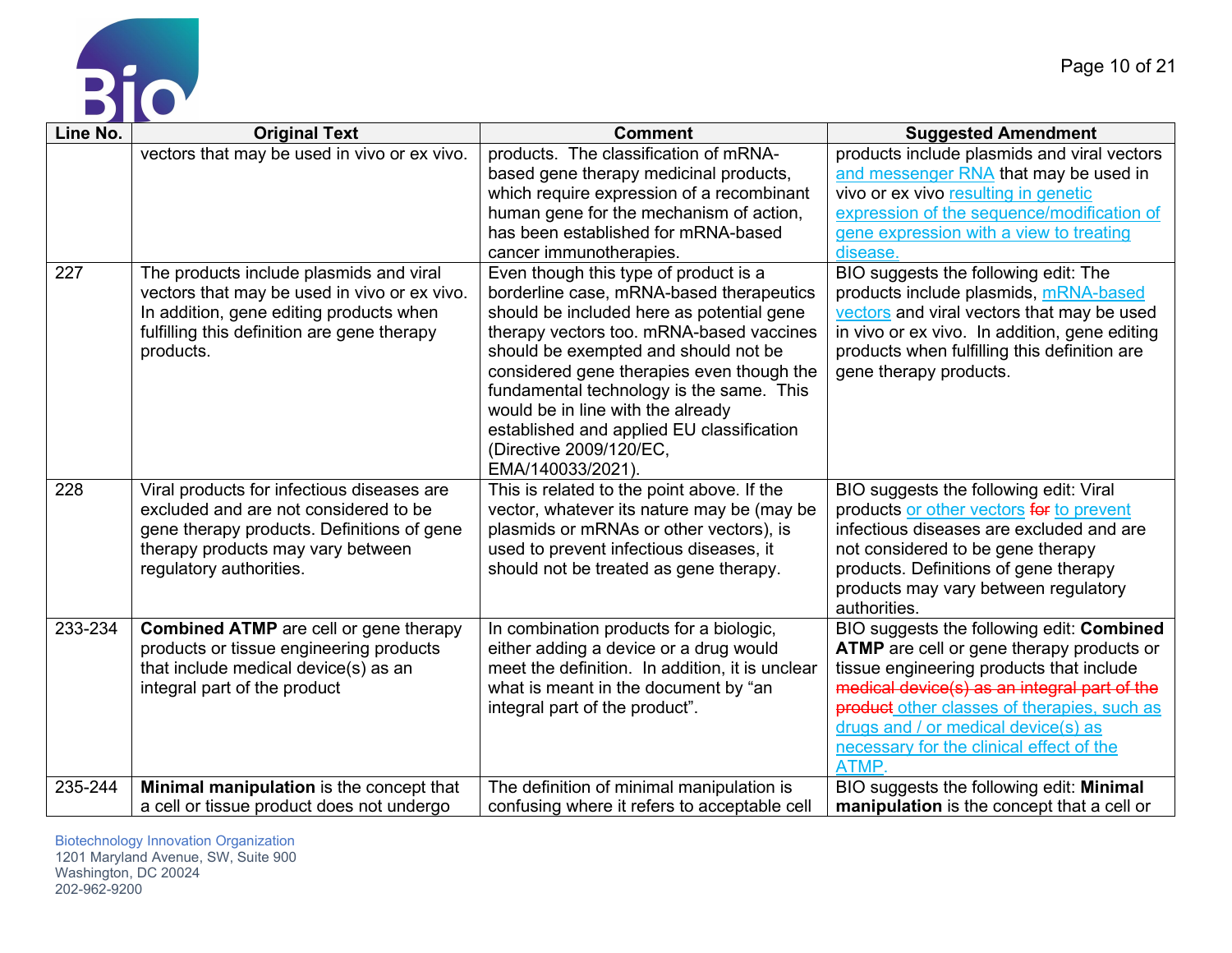

| Line No. | <b>Original Text</b>                             | <b>Comment</b>                              | <b>Suggested Amendment</b>                       |
|----------|--------------------------------------------------|---------------------------------------------|--------------------------------------------------|
|          | processing other than certain rudimentary        | or tissue processing steps (rather          | tissue product does not undergo                  |
|          | steps that do not alter the characteristics,     | 'examples                                   | processing other than certain rudimentary        |
|          | functionality or the risk profile of the         | ') and with a granular listing below.       | steps that do not alter the characteristics,     |
|          | product. Acceptable cell or tissue               |                                             | functionality or the risk profile of the         |
|          | processing steps might include sizing,           |                                             | product. Acceptable cell or tissue               |
|          | rinsing, or washing with solutions such as       |                                             | processing steps might include sizing,           |
|          | saline. For example, rinsing a harvested         |                                             | rinsing, or washing with solutions such as       |
|          | tissue in normal saline to remove debris         |                                             | saline. For example, rinsing a harvested         |
|          | from the harvested material prior to storage     |                                             | tissue in normal saline to remove debris         |
|          | would constitute minimal manipulation.           |                                             | from the harvested material prior to storage     |
|          | Minimal manipulation may include cutting,        |                                             | would constitute minimal manipulation.           |
|          | grinding, centrifugation, antibiotic             |                                             | Minimal manipulation may include cutting,        |
|          | treatment, washing, sterilization/irradiation,   |                                             | grinding, centrifugation, antibiotic             |
|          | cell separation, concentration, filtering,       |                                             | treatment, washing, sterilization/irradiation,   |
|          | cryopreservation, lyophilization, vitrification; |                                             | cell separation, concentration, filtering,       |
|          | enzymatic digestion and short cell               |                                             | cryopreservation, lyophilization, vitrification; |
|          | incubation are considered minimal                |                                             | enzymatic digestion and short cell               |
|          | manipulation if not involving cell division or   |                                             | incubation are considered minimal                |
|          | altering relevant biological attributes of the   |                                             | manipulation if not involving cell division or   |
|          | cells                                            |                                             | altering relevant biological attributes of the   |
|          |                                                  |                                             | cells                                            |
| 241-244  | Minimal manipulation may include cutting,        | BIO recommends replacing the term           |                                                  |
|          | grinding, centrifugation, antibiotic             | "altering" with another term expressing a   |                                                  |
|          | treatment, washing, sterilization/irradiation,   | change (e.g., change, modification,         |                                                  |
|          | cell separation, concentration, filtering,       | modulation), as significant enhancements    |                                                  |
|          | cryopreservation, lyophilization, vitrification; | should also be excluded.                    |                                                  |
|          | enzymatic digestion and short cell               |                                             |                                                  |
|          | incubation are considered minimal                |                                             |                                                  |
|          | manipulation if not involving cell division or   |                                             |                                                  |
|          | altering relevant biological attributes of the   |                                             |                                                  |
|          | cells                                            |                                             |                                                  |
| 245-248  | Same essential function (homologous use)         | While the example is helpful, the reference | BIO suggests the following edit: Same            |
|          | is the concept that the essential function of    | to a cadaveric donor may be mis-            | essential function (homologous use) is the       |
|          | the cells or tissues in the recipient should     | interpreted as a limitation.                | concept that the essential function of the       |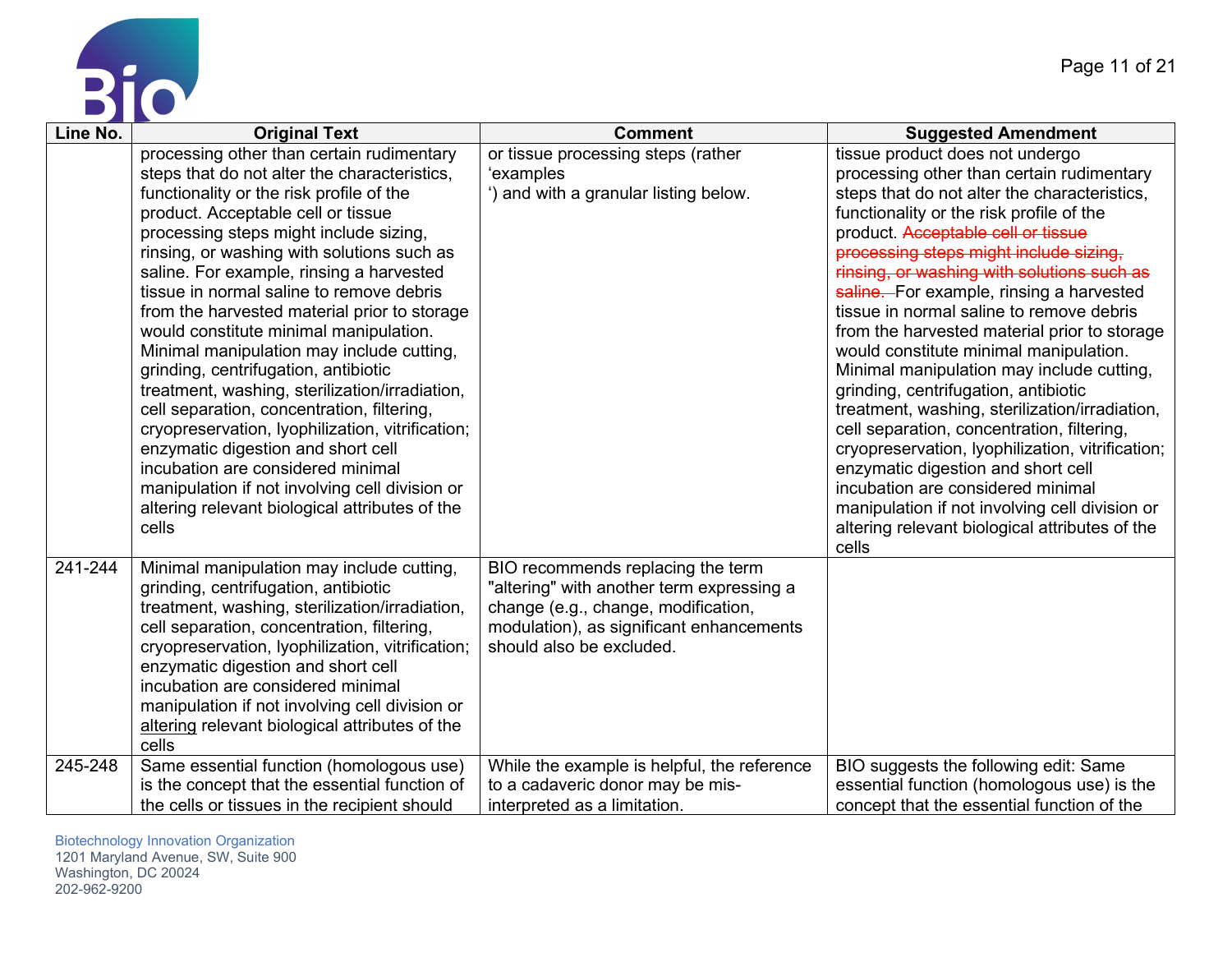

| Line No. | <b>Original Text</b>                                                                                                                                                                                                                                                                                                                                           | <b>Comment</b>                                                                                                                                                                                                   | <b>Suggested Amendment</b>                                                                                                                                                                                                                                                                                                                                             |
|----------|----------------------------------------------------------------------------------------------------------------------------------------------------------------------------------------------------------------------------------------------------------------------------------------------------------------------------------------------------------------|------------------------------------------------------------------------------------------------------------------------------------------------------------------------------------------------------------------|------------------------------------------------------------------------------------------------------------------------------------------------------------------------------------------------------------------------------------------------------------------------------------------------------------------------------------------------------------------------|
|          | be the same, or highly similar, to the<br>function in the donor. For example, a bone<br>graft from a cadaveric donor that is used to<br>replace bone in the recipient would be<br>considered homologous use.                                                                                                                                                   |                                                                                                                                                                                                                  | cells or tissues in the recipient should be<br>the same, or highly similar, to the function<br>in the donor. For example, a bone graft<br>from a cadaveric donor that is used to<br>replace bone in the recipient would be<br>considered homologous use.                                                                                                               |
| 255-258  | For the purposes of this discussion, cells<br>and tissues that are harvested and undergo<br>only simple processing such as washing or<br>sizing (minimal manipulation), and which<br>are used to achieve the same essential<br>function/s in the recipient as in the donor<br>(homologous use) are defined as human<br>cells and tissues for medical use, HCT. | BIO suggests placing the definition of HCT<br>under the Terminology section.                                                                                                                                     |                                                                                                                                                                                                                                                                                                                                                                        |
| 267      | Figure 1                                                                                                                                                                                                                                                                                                                                                       | Figure 1 should be changed, since HCT<br>are not considered CGTs.                                                                                                                                                | BIO recommends the removal of the 3 HCT<br>examples, or change the title of the table to<br>"Examples of HCTs and ATMPs"                                                                                                                                                                                                                                               |
| 279-281  | Figure 1. CGTPs can be subcategorized<br>according to the risk associated with their<br>use. Cells and tissues in HCTs are mainly<br>of human origin, whereas those in ATMPs<br>may be of human or animal (xenogeneic)<br>origin (see clarifications of the definitions of<br>different ATMP classes in the glossary).                                         | Why is 'mainly' used. Human cells and<br>tissues for medical use are by nature of<br>human origin?                                                                                                               | BIO suggests the following edit: Figure 1.<br>CGTPs can be subcategorized according<br>to the risk associated with their use. Cells<br>and tissues in HCTs are mainly of human<br>origin, whereas those in ATMPs may be of<br>human or animal (xenogeneic) origin (see<br>clarifications of the definitions of different<br>ATMP classes in the glossary).             |
| 283-285  | In contrast to HCTs that are minimally<br>manipulated and undergo homologous use,<br>ATMPs are more complex because they<br>require controlled steps for manufacturing<br>and significant manipulation of the cellular<br>or genetic starting material for the intended<br>effect.                                                                             | Significant manipulation is a term which is<br>going to be open to interpretation.<br>Recommend qualifying that by this we<br>mean that this entails an intended<br>alteration of the biological characteristics | BIO recommends the following edit: In<br>contrast to HCTs that are minimally<br>manipulated and undergo homologous use,<br>ATMPs are more complex because they<br>require controlled steps for manufacturing<br>and significant manipulation of the cellular<br>or genetic starting material that alters the<br>biological characteristics for the intended<br>effect. |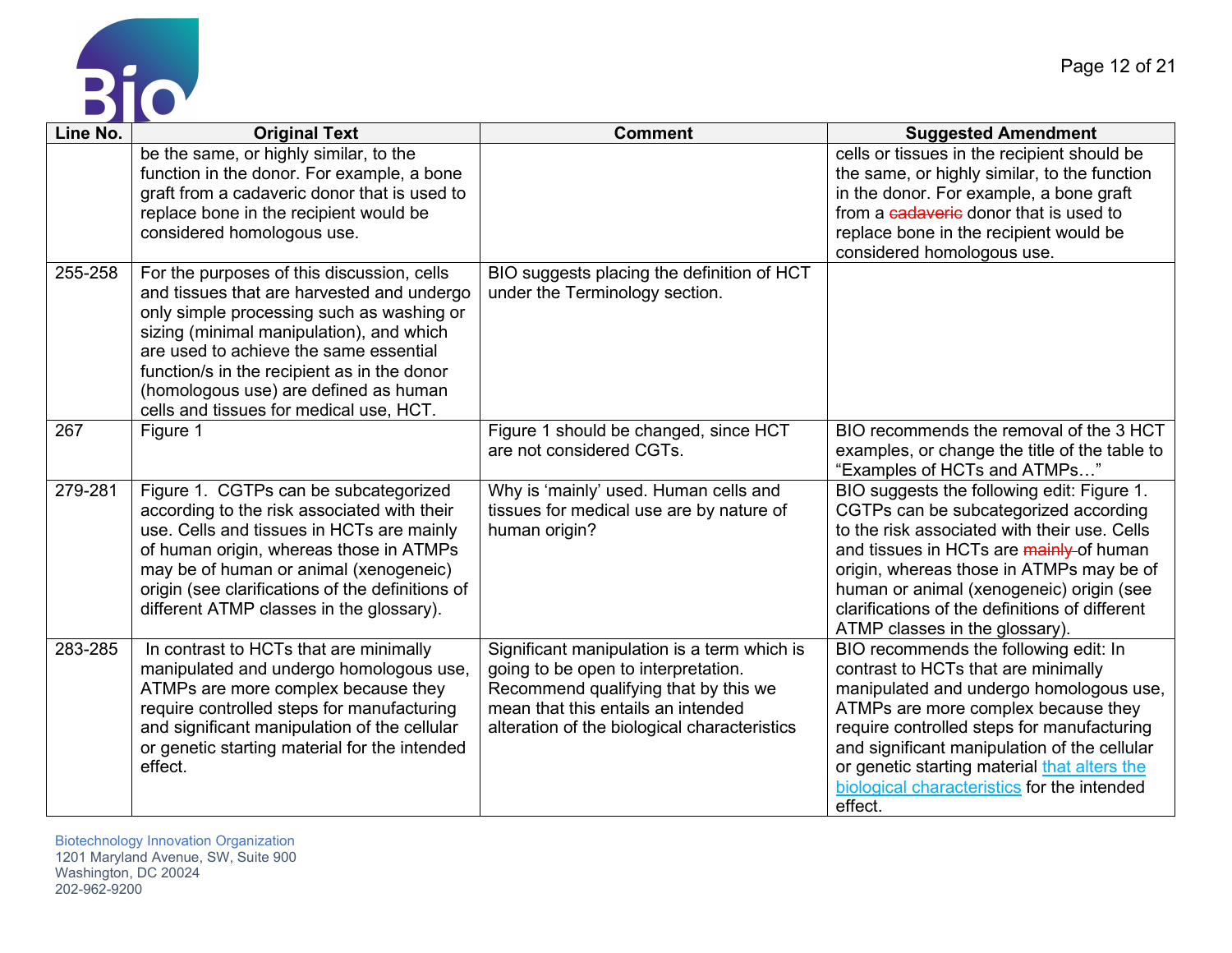

| Line No. | <b>Original Text</b>                        | <b>Comment</b>                                | <b>Suggested Amendment</b>                   |
|----------|---------------------------------------------|-----------------------------------------------|----------------------------------------------|
| 295-297  | Products consisting of or containing        | <b>Evaluation of Environmental Risk</b>       | BIO recommends the following edit:           |
|          | replicating viral vectors require an        | Assessments for medicinal products            | Products consisting of or containing         |
|          | environmental assessment                    | containing or consisting of Genetically       | replicating viral vectors require an         |
|          | to evaluate the potential adverse effects   | Modified Organisms should be performed        | environmental assessment                     |
|          | that could occur if the viral vector is     | by medicinal product reviewers within the     | to evaluate the potential adverse effects    |
|          | released into the                           | regulatory framework for the assessment of    | that could occur if the viral vector is      |
|          | environment. Strategies need to be in place | medicines and not outside of it. There have   | released into the environment. Strategies    |
|          | to mitigate such occurrence.                | been significant issues particularly in       | need to be in place to mitigate such         |
|          |                                             | Europe and Japan where these products         | occurrence. NRAs who plan to introduce       |
|          |                                             | are impacted by legislation that was          | guidance in this area should aim to have     |
|          |                                             | designed for crop protection and not for      | such guidance/legislation under the          |
|          |                                             | medicines. National regulatory authorities    | jurisdiction of medicinal product review not |
|          |                                             | looking to establish their guidance in this   | crop protection.                             |
|          |                                             | area can avoid this pitfall by deciding from  |                                              |
|          |                                             | the outset to having such issues included in  |                                              |
|          |                                             | the review of medicines.                      |                                              |
| 298      | Table 1. Examples of CGTPs                  | The risks of disease transmission to          | BIO recommends adding disease                |
|          | demonstrating broad range of product        | recipients of all allogeneic products need to | transmission as a specific risk for all      |
|          | complexity and risks                        | be carefully assessed as the risks and        | allogenic products (HCTs, CTPs, GTPs).       |
|          |                                             | concerns that exist for blood donors are the  |                                              |
|          |                                             | same concerns that exist for cell donors for  |                                              |
|          |                                             | allogeneic products. However, in Table 1,     |                                              |
|          |                                             | disease transmission is listed for only       |                                              |
|          |                                             | certain allogeneic products.                  |                                              |
| 298      | Table 1. Examples of CGTPs                  | Table 1 lists several vectors used for        | BIO recommends expanding Table 1 to          |
|          | demonstrating broad range of product        | CGTPs with their potential long-term          | include additional vectors for CGTPs with    |
|          | complexity and risks                        | effects. However, there are several more      | their potential long-term risks.             |
|          |                                             | commonly used vectors that are omitted        |                                              |
|          |                                             | from this table.                              |                                              |
| 298      | Table 1                                     | HCT Allogeneic amniotic membrane: it is       | BIO suggests that viral safety for all       |
|          |                                             | not clear why specific risks presented as     | allogeneic products be mentioned.            |
|          |                                             | minor without mentioning viral safety         |                                              |
| 298      | Table 1                                     | HCT allogeneic virus specific T-cell: the     | BIO recommends the deletion of these         |
|          |                                             | terms "virus specific" may lead to            | terms and rather mention these in the        |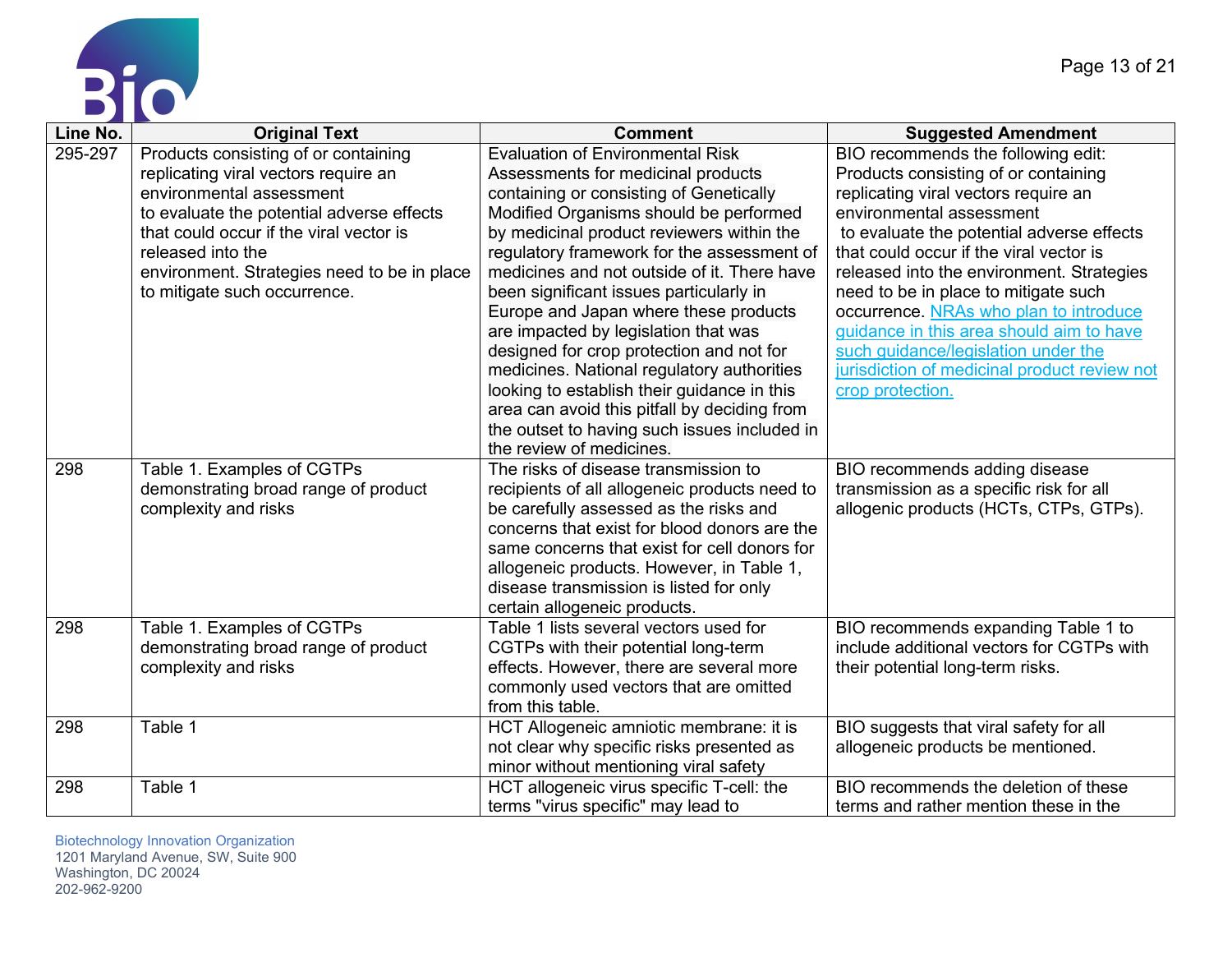



| Line No. | <b>Original Text</b>   | <b>Comment</b>                                                                                                                                                                                        | <b>Suggested Amendment</b>                                                                                                                                                                                                                                                                      |
|----------|------------------------|-------------------------------------------------------------------------------------------------------------------------------------------------------------------------------------------------------|-------------------------------------------------------------------------------------------------------------------------------------------------------------------------------------------------------------------------------------------------------------------------------------------------|
|          |                        | confusion;                                                                                                                                                                                            | indication column.                                                                                                                                                                                                                                                                              |
| 298      | Table $1$              | Specific risks: BIO asks WHO to please<br>define or explain "immuno-toxicity" it may<br>be confused with "immunogenicity" which<br>would apply to all allogeneic products as<br>well.                 |                                                                                                                                                                                                                                                                                                 |
| 298      | Table 1                | BIO suggests including messenger RNA<br>(mRNA) gene therapy product as GTMP<br>example.                                                                                                               | BIO suggests the following edit:<br>Product class: ATMP/GTP in vivo<br>Product type: mRNA-based cancer<br>immunotherapy encoding neoantigens<br>Processing: Linear DNA template encodes<br>mRNA generated by in vitro transcription<br><b>Indication: Solid tumors</b><br>Specific Risks: Minor |
| 298      | Table 1                | While the classification and definitions are<br>appreciated, there is potential confusion<br>with ATMP and CTP and GTP. Perhaps<br>GTP could be GTMP to be consistent with<br><b>EMA</b> definitions? |                                                                                                                                                                                                                                                                                                 |
| 298      | Table 1 Immunotoxicity | Immunotoxicity is very broad. This risk<br>seems specifically refer to GVHD. We<br>would suggest revising the term.                                                                                   | BIO recommends using the term<br>"alloreactivity" instead of "immunotoxicity."                                                                                                                                                                                                                  |
| 298      | Oncogenesis            | Both tumorigenicity and oncogenesis are<br>frequently used in this table, however, the<br>line differentiating these two terms can be<br>very blurry. We recommend being<br>consistent.               | BIO recommends the use of the term<br>"tumorigenicity" instead of "oncogenesis."                                                                                                                                                                                                                |
| Table 1  | Genotoxicity           | This risk seems to specifically refer to<br>genomic editing related off target etc.<br>Genotoxicity is not the correct term for this.                                                                 | Off-target and structure variation related to<br>genetic modification                                                                                                                                                                                                                           |
| Table 1  |                        | A general comment: autologous CD19<br>CAR T are the most approved CAR cell<br>therapies; it may be helpful to include this<br>fact to use as a reference point in relation                            |                                                                                                                                                                                                                                                                                                 |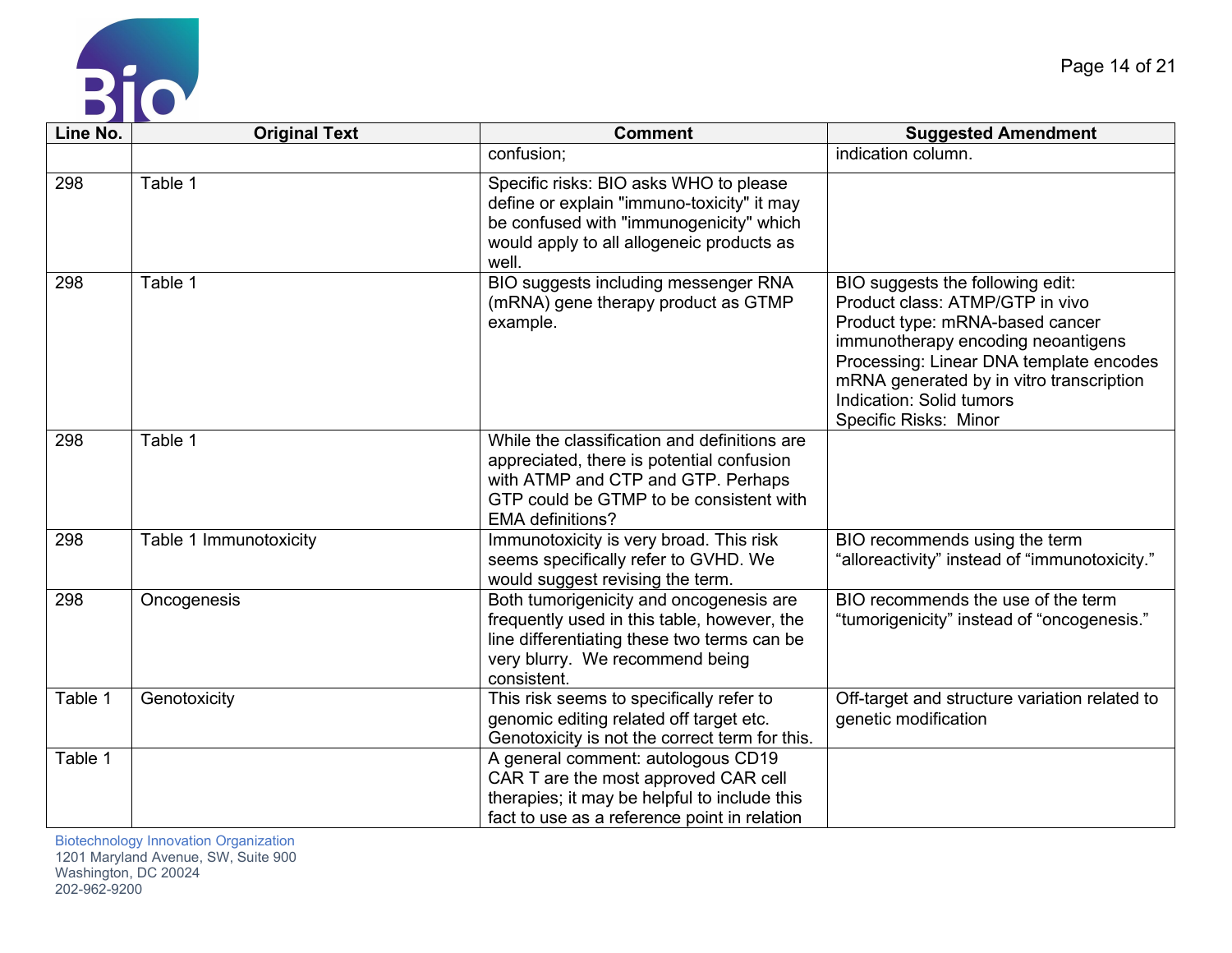

| Line No.             | <b>Original Text</b>                                                                                                                                                                                                                         | <b>Comment</b>                                                                                                                                                                                                                                                                                                                                                                                                                                                                                                                                | <b>Suggested Amendment</b>                                                                                                                                                                                                                                                                      |
|----------------------|----------------------------------------------------------------------------------------------------------------------------------------------------------------------------------------------------------------------------------------------|-----------------------------------------------------------------------------------------------------------------------------------------------------------------------------------------------------------------------------------------------------------------------------------------------------------------------------------------------------------------------------------------------------------------------------------------------------------------------------------------------------------------------------------------------|-------------------------------------------------------------------------------------------------------------------------------------------------------------------------------------------------------------------------------------------------------------------------------------------------|
|                      |                                                                                                                                                                                                                                              | to complexity/risk                                                                                                                                                                                                                                                                                                                                                                                                                                                                                                                            |                                                                                                                                                                                                                                                                                                 |
| Table 1              |                                                                                                                                                                                                                                              | The most complex cell therapy program<br>would likely be iPSC derived, genetic<br>modification evolved, allogenic CAR T<br>cells. We suggest including these<br>examples in the table to represent the most<br>complex and likely highest associated<br>risks.                                                                                                                                                                                                                                                                                |                                                                                                                                                                                                                                                                                                 |
| Table 1.<br>row 5    | Allogeneic pluripotent stem cells (iPSC $2/$<br>$hESC3$ ), etc                                                                                                                                                                               | In Specific risks, add alloreactivity in<br>addition to immunotoxicity and<br>tumorgenicity.                                                                                                                                                                                                                                                                                                                                                                                                                                                  | BIO recommends adding alloreactivity in<br>addition to immunotoxicity and<br>tumorgenicity.                                                                                                                                                                                                     |
| Table 1.<br>last row | Hematopoietic malignancies, off-the-shelf                                                                                                                                                                                                    | CAR-T no longer limited to targeting<br>Hematopoietic malignancies. Consider<br>broaden to cover solid tumors (although no<br>approvals yet for solid tumor indications).<br>Given the recent Tmunity data showcasing<br>PSMA-TGFB CAR-T toxicity leading to 2<br>patients deaths, most likely attributed to<br>armoring, consider adding a new row to the<br>table to show case the complexity of<br>regulatory considerations for<br>armoring/payloads of ATMPs that present<br>new challenges for development from a<br>safety perspective | BIO suggests adding a new row to the<br>table to show case the complexity of<br>regulatory considerations for<br>armoring/payloads of ATMPs that present<br>new challenges for development from a<br>safety perspective.                                                                        |
| 314-316              | An example of a critical quality attribute<br>could be a specific cell surface marker,<br>determined by a methodology such as flow<br>cytometry, that should be present on a<br>minimum percentage of a certain cell type<br>in the product. | BIO suggests adding clarity and specificity<br>to the type of product that would have this<br>CQA.                                                                                                                                                                                                                                                                                                                                                                                                                                            | BIO recommends the following edit: An<br>example of a critical quality attribute could<br>be a specific cell surface marker,<br>determined by a methodology such as flow<br>cytometry, that should be present on a<br>minimum percentage of a certain cell type<br>in the cell therapy product. |
| 313-314              | Ideally, a critical quality attribute would<br>correlate with clinical effectiveness also.                                                                                                                                                   | The word "ideally" is not informative.                                                                                                                                                                                                                                                                                                                                                                                                                                                                                                        | BIO recommends removing this text:<br><b>Heally</b> A critical quality attribute would<br>correlate with clinical effectiveness also.                                                                                                                                                           |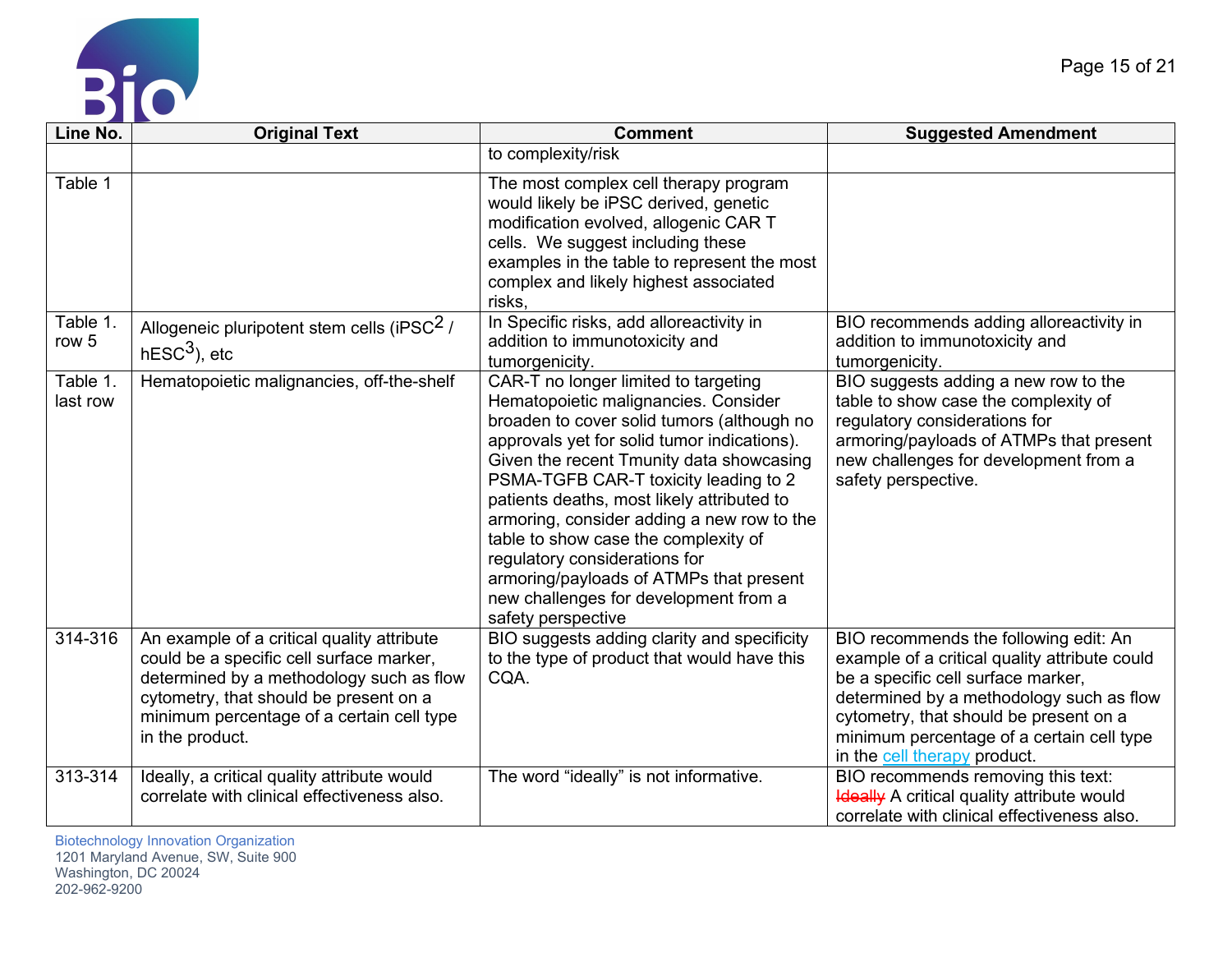



| Line No. | <b>Original Text</b>                                                                                                                                                                                           | <b>Comment</b>                                                                                                                                                                                                                                  | <b>Suggested Amendment</b>                                                                                                                                                                                                                                                                                                          |
|----------|----------------------------------------------------------------------------------------------------------------------------------------------------------------------------------------------------------------|-------------------------------------------------------------------------------------------------------------------------------------------------------------------------------------------------------------------------------------------------|-------------------------------------------------------------------------------------------------------------------------------------------------------------------------------------------------------------------------------------------------------------------------------------------------------------------------------------|
|          |                                                                                                                                                                                                                |                                                                                                                                                                                                                                                 |                                                                                                                                                                                                                                                                                                                                     |
| 317-326  | The duration of such safety surveillance<br>needs to be carefully considered to ensure<br>optimal collection of events, yet not unduly<br>burdensome for the patients who receive<br>the gene therapy product. | It is important to remind the reader that the<br>duration of follow-up should be evaluated<br>based on the type of gene therapy product.                                                                                                        | The duration of such safety surveillance<br>should take into account the type of genetic<br>modification, the type of vector, and the<br>type of cells, which needs to be carefully<br>considered to ensure optimal collection of<br>events, yet not unduly burdensome for the<br>patients who receive the gene therapy<br>product. |
| 345      | Is the product based on viral vector,<br>plasmid or genetically modified cells or is it<br>gene editing product?                                                                                               | As above. mRNA vectors should be<br>included.                                                                                                                                                                                                   | BIO suggests the following addition: Is the<br>product based on viral vector, plasmid,<br>mRNA or genetically modified cells or is it a<br>gene editing product?                                                                                                                                                                    |
| 347-365  | Figure 2                                                                                                                                                                                                       | BIO suggests it should be clarified that<br>xenogeneic cell products are in scope for<br>this schematic overview or not - and under<br>which classification category/ies.                                                                       |                                                                                                                                                                                                                                                                                                                                     |
| 364-365  | Figure 2. A proposed schema for the<br>regulatory path based on classification of<br>the CGTPs. The definitions of minimal<br>manipulation and homologous use are<br>provided in the glossary.                 | Clarify that the definitions are found in the<br>section "Terminology".                                                                                                                                                                         | BIO recommends the following edit: Figure<br>2. A proposed schema for the regulatory<br>path based on classification of the CGTPs.<br>The definitions of minimal manipulation and<br>homologous use are provided in the<br>glossary Terminology section.                                                                            |
| 367      | A risk-based approach could be a feasible<br>way to regulate CGTPs, depending on<br>maturity level of the regulatory authority<br>and its expertise and available resources.                                   | While cell and gene therapies can have<br>transformative benefit, they can also have<br>known and still yet unknown effects. The<br>"risk" is twofold: the risk of the therapy and<br>the ability of the government to identify<br>those risks. | BIO recommends the following edit: A risk-<br>based approach could be a feasible way to<br>regulate CGTPs. Depending on maturity<br>level of the regulatory authority and its<br>expertise and available resources, it may<br>benefit from working with a more<br>experienced government. WHO                                       |
|          |                                                                                                                                                                                                                | In this new frontier, it is critical that<br>governments work together in reliance or<br>work share models to exchange                                                                                                                          | encourages governments to share<br>knowledge and work together in reliance<br>and work share models.                                                                                                                                                                                                                                |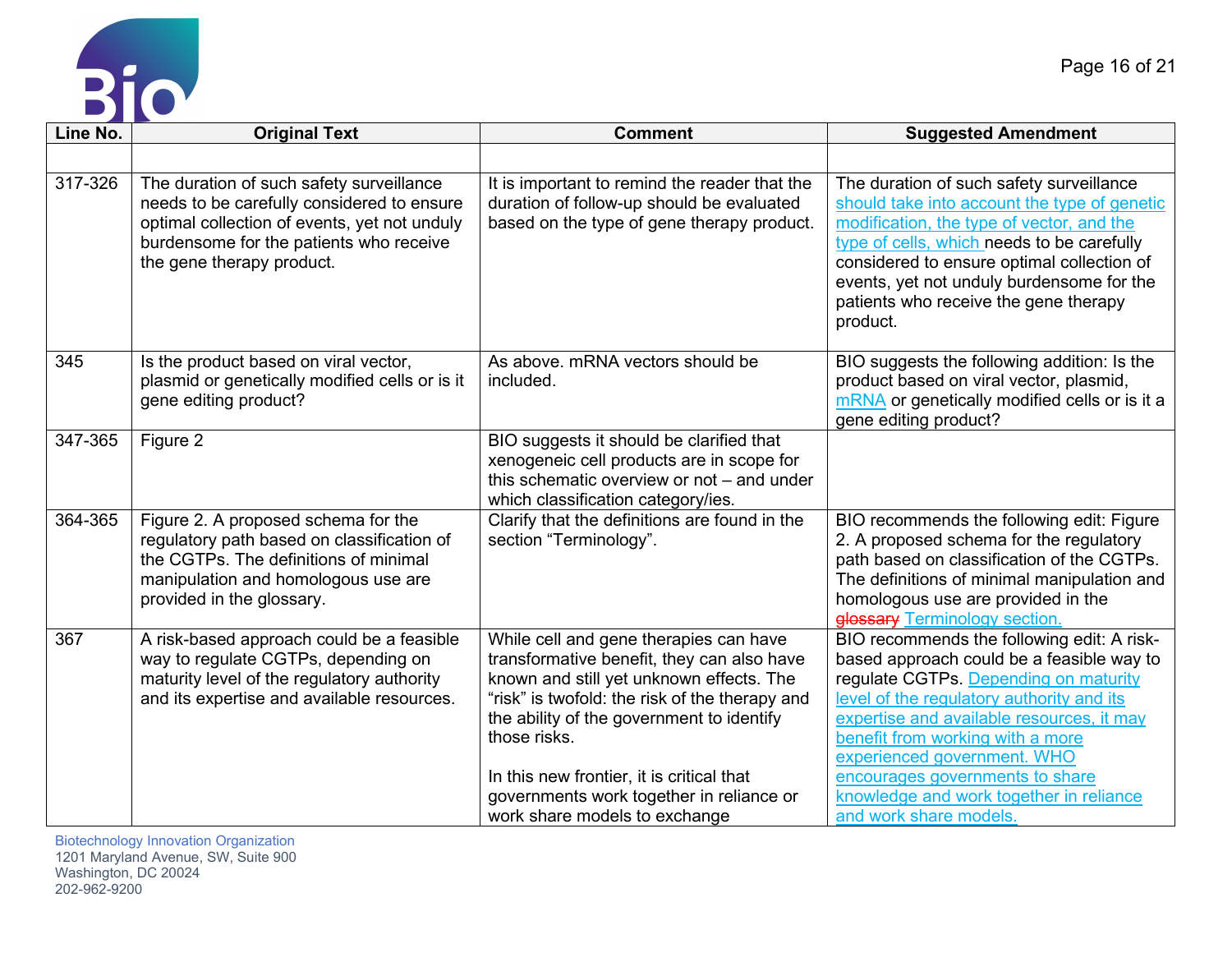



| Line No.     | <b>Original Text</b>                                                                                                                                                                                                                                                                    | <b>Comment</b>                                                                                                                                                                                                                                                          | <b>Suggested Amendment</b>                                                                                                                                                                                                                                                                                                                                                                                                              |
|--------------|-----------------------------------------------------------------------------------------------------------------------------------------------------------------------------------------------------------------------------------------------------------------------------------------|-------------------------------------------------------------------------------------------------------------------------------------------------------------------------------------------------------------------------------------------------------------------------|-----------------------------------------------------------------------------------------------------------------------------------------------------------------------------------------------------------------------------------------------------------------------------------------------------------------------------------------------------------------------------------------------------------------------------------------|
|              |                                                                                                                                                                                                                                                                                         | knowledge.                                                                                                                                                                                                                                                              |                                                                                                                                                                                                                                                                                                                                                                                                                                         |
| 377-380      | It is critical to understand the nature of the<br>products and the appropriate level of<br>regulation required for different categories<br>of CGTPs to prevent unscrupulous<br>developers from taking advantage of<br>vulnerable patients and less advanced<br>regulatory environments. | Isn't this also true to allow timely access to<br>patients?                                                                                                                                                                                                             | BIO suggests the following addition: It is<br>critical to understand the nature of the<br>products and the appropriate level of<br>regulation required for different categories<br>of CGTPs to prevent unscrupulous<br>developers from taking advantage of<br>vulnerable patients and less advanced<br>regulatory environments, as well as to<br>ensure timely access of these products to<br>patients with unmet medical need.         |
| 341 &<br>381 |                                                                                                                                                                                                                                                                                         | Recognizing the science is evolving at a<br>rapid pace, it is important that regulatory<br>authorities at various stages of maturity<br>and expertise consult with more<br>experienced authorities on best<br>approaches to regulation of novel classes<br>of products. |                                                                                                                                                                                                                                                                                                                                                                                                                                         |
| 381-382      | A risk-based approach could be a feasible<br>way to regulate CGTPs, depending on<br>maturity level of the regulatory authority<br>and its expertise and available resources.                                                                                                            | In addition to the very useful definitions and<br>examples of HCTs and ATMPs, it is<br>important that regulatory bodies have a<br>system to adjudicate novel products based<br>on level of risk and complexity, as scientific<br>knowledge is moving fast in this area. | BIO suggests the following addition: A risk-<br>based approach could be a feasible way to<br>regulate CGTPs, depending on maturity<br>level of the regulatory authority and its<br>expertise and available resources.<br>Regulatory authorities should have<br>consultative bodies ad systems to<br>adjudicate and classify novel products not<br>yet described in the current classification<br>systems, based on complexity and risk. |
| 381-405      | A risk-based approach could be in the<br>event issues such as bacterial or viral<br>contamination are identified                                                                                                                                                                        | The text starts with what is recommended/<br>aspired (381-393) and continues describing<br>what is done. Suggest adding a few<br>sentences at the end of the paragraph to<br>also describe what the recommendation for                                                  | BIO suggests the following addition after<br>line 405: For global distribution of HCTs or<br>(off the shelf) ATMPs irrespective of the<br>country of collection or manufacturing, it<br>would be recommended to have a                                                                                                                                                                                                                  |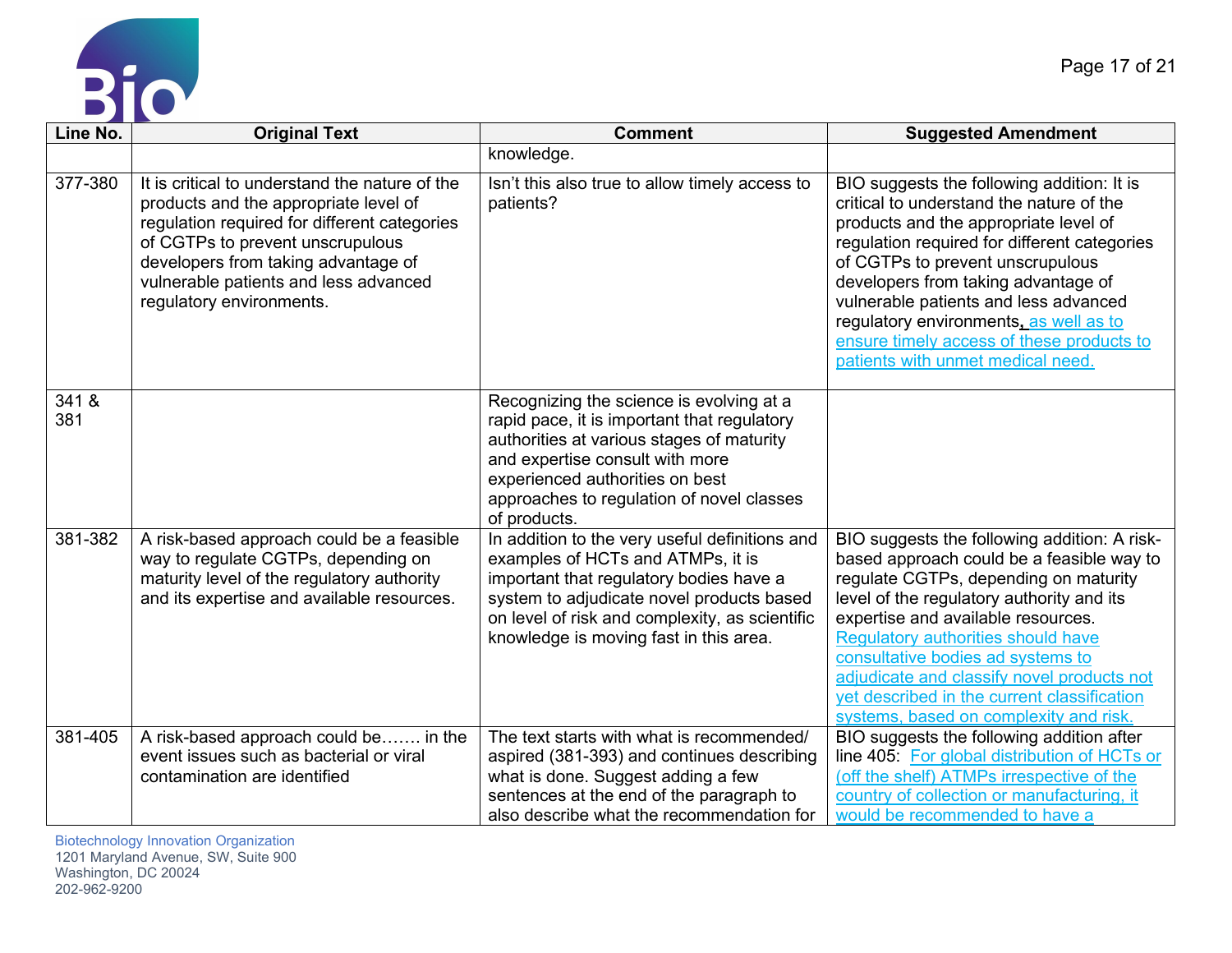

| Line No. | <b>Original Text</b>                                                             | <b>Comment</b>                                                                     | <b>Suggested Amendment</b>                                                            |
|----------|----------------------------------------------------------------------------------|------------------------------------------------------------------------------------|---------------------------------------------------------------------------------------|
|          |                                                                                  | screening is.                                                                      | harmonized approach for screening donor<br>of cells, tissues or starting material for |
|          |                                                                                  | For global distribution of HCTs or off the                                         | <b>ATMPs. Donors should be screened for</b>                                           |
|          |                                                                                  | shelf ATMPs, it would be recommended to                                            | global relevant infectious agents and                                                 |
|          |                                                                                  | have a harmonized approach for screening                                           | additionally for local relevant infectious                                            |
|          |                                                                                  | donor of cells, tissues or starting material                                       | agents depending on current and previous                                              |
|          |                                                                                  | for ATMPs. In this context it might be                                             | place of residence and travel history of the                                          |
|          |                                                                                  | helpful to clarify that the potential infectious                                   | donor.                                                                                |
|          |                                                                                  | diseases that need to be screened for may                                          |                                                                                       |
|          |                                                                                  | be more depending on the residence,                                                |                                                                                       |
|          |                                                                                  | previous residences, and travel history of                                         |                                                                                       |
|          |                                                                                  | the donor rather than the screening                                                |                                                                                       |
|          |                                                                                  | regulations in place or infectious disease in                                      |                                                                                       |
|          |                                                                                  | the country of import or residence of the                                          |                                                                                       |
|          |                                                                                  | patient.                                                                           |                                                                                       |
| 407-418  | In addition, ATMPs require oversight of                                          | While it is acknowledged that HCT may be                                           |                                                                                       |
|          | other key regulatory issues including:                                           | regulated with "less stringent regulations",                                       |                                                                                       |
|          |                                                                                  | these should, at the very minimum, comply                                          |                                                                                       |
|          | 1. manufacturing and quality controls of                                         | with appropriate Quality (control and                                              |                                                                                       |
|          | the ATMPs, including process changes                                             | manufacturing) and Safety standards                                                |                                                                                       |
|          | and comparability assessments, for clinical                                      | before being used in human patients. BIO                                           |                                                                                       |
|          | trials and commercial production under                                           | recommends expanding the expectations                                              |                                                                                       |
|          |                                                                                  | for HCT as it may be understood that only                                          |                                                                                       |
|          | Good Manufacturing Practice (GMP)                                                | infectious disease mitigation and                                                  |                                                                                       |
|          |                                                                                  | traceability is needed for these products.                                         |                                                                                       |
| 432-444  | For jurisdictions with minimal experience                                        | It would be helpful if the logistic challenges                                     | BIO suggests the following addition: "To                                              |
|          | with ATMPs and rudimentary or less well-                                         | of small batches and short half-lives was                                          | facilitate clinical trials with ATMPs and to                                          |
|          | developed safety surveillance systems, it                                        | lifted as an issue where harmonisation and                                         | avoid repeat testing for import, it is                                                |
|          | could be possible to have cell therapy or                                        | reliance could be helpful without                                                  | recommended to adopt a reliance                                                       |
|          | tissue engineering products marketed<br>following a review process that leads to | jeopardizing patient safety. Hence, to<br>facilitate clinical trials with ATMPs in | approach with regard to testing for import<br>and to establish common shipping and    |
|          | local approval based on sufficient data.                                         | countries with less developed regulatory                                           | stability protocols for import"                                                       |
|          | There are intermediate states between                                            | frameworks and to avoid repeat testing for                                         |                                                                                       |
|          | these various options that a jurisdiction                                        | import, it is recommended to adopt a                                               |                                                                                       |
|          |                                                                                  |                                                                                    |                                                                                       |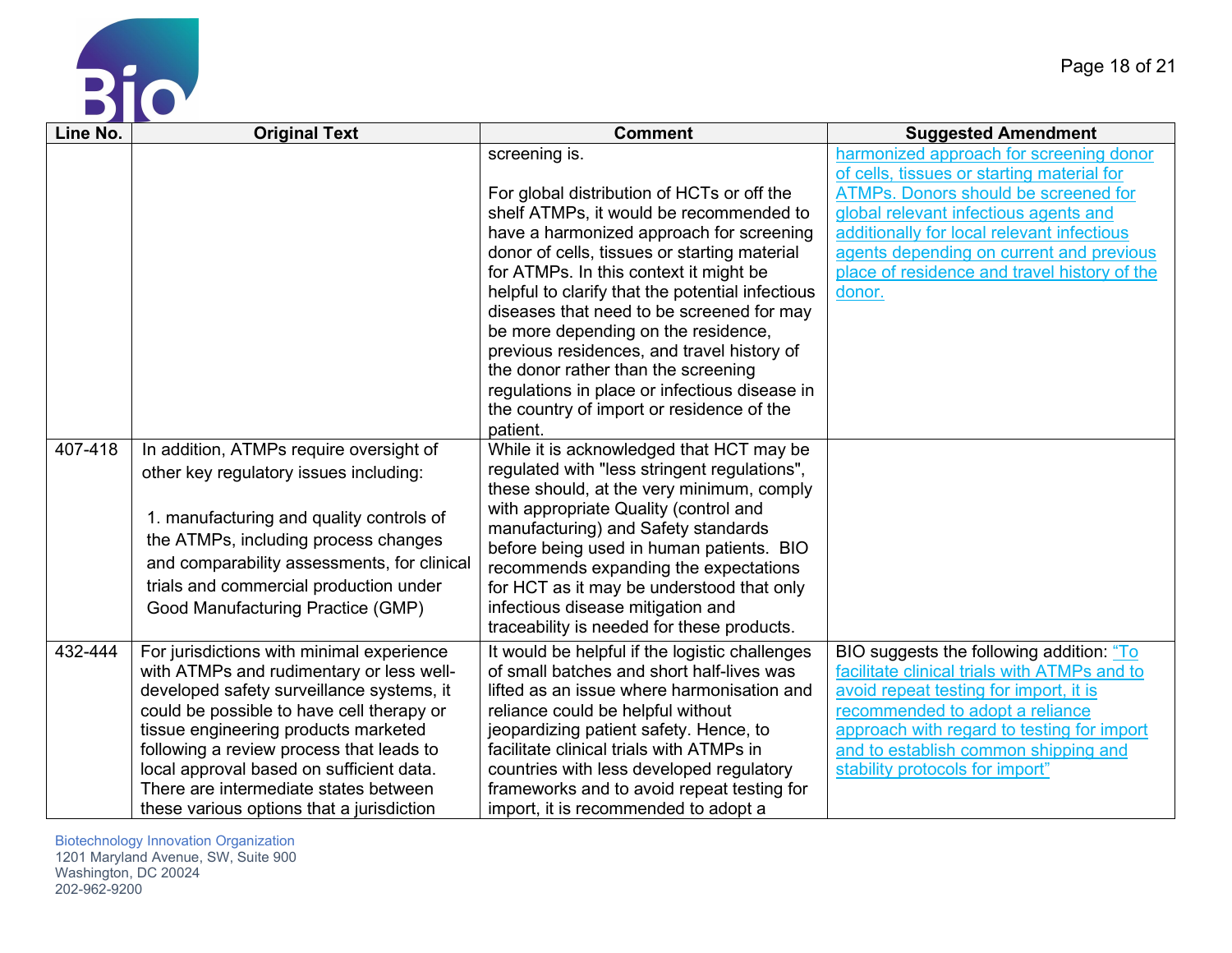

| Line No. | <b>Original Text</b>                                                                                                                                                                                                                                                                                                                                                                                                     | <b>Comment</b>                                                                                                                                                                                                                                                                                                                                                                                                                                                                                                                                                                                                                                           | <b>Suggested Amendment</b>                                                                                                                                                                                                                                                                                                                                                                                                                                                                                                                                                                                                  |
|----------|--------------------------------------------------------------------------------------------------------------------------------------------------------------------------------------------------------------------------------------------------------------------------------------------------------------------------------------------------------------------------------------------------------------------------|----------------------------------------------------------------------------------------------------------------------------------------------------------------------------------------------------------------------------------------------------------------------------------------------------------------------------------------------------------------------------------------------------------------------------------------------------------------------------------------------------------------------------------------------------------------------------------------------------------------------------------------------------------|-----------------------------------------------------------------------------------------------------------------------------------------------------------------------------------------------------------------------------------------------------------------------------------------------------------------------------------------------------------------------------------------------------------------------------------------------------------------------------------------------------------------------------------------------------------------------------------------------------------------------------|
|          | could consider."                                                                                                                                                                                                                                                                                                                                                                                                         | reliance approach with regard to testing for<br>import.                                                                                                                                                                                                                                                                                                                                                                                                                                                                                                                                                                                                  |                                                                                                                                                                                                                                                                                                                                                                                                                                                                                                                                                                                                                             |
| 433-437  | For jurisdictions that have already some<br>experience with cell therapy and tissue<br>engineering products and have an<br>adequate safety surveillance system in<br>place, it may be easier to proceed to review<br>and approve less complex gene therapy<br>products that do not have severe risks. For<br>jurisdictions with more extensive<br>experience with the approval of simple<br>ATMPs                        | BIO recommends avoiding the introduction<br>of subclassifications that are not clearly<br>defined, e.g. what are "less complex gene<br>therapy products that do not have severe<br>risks" or "simple ATMPs"? It seems<br>contradictory to say above that gene<br>therapies are highly complex and then say<br>here 'simple ATMPs'. ATMPs vary in their<br>complexity from relatively simple products<br>like plasmid DNA and mRNA  to more<br>complicated like AAV and LVV products<br>and even more complex products like<br>genetically engineered human T-cells<br>and ultimately tissues like thymic tissue.<br>It's a whole spectrum of complexity. |                                                                                                                                                                                                                                                                                                                                                                                                                                                                                                                                                                                                                             |
| 436/437  | less complex gene therapy/ simple ATMP                                                                                                                                                                                                                                                                                                                                                                                   | In the previous text (e.g. Figure 2, table 1),<br>ATMPs and gene therapy products are<br>classified as complex and high risk                                                                                                                                                                                                                                                                                                                                                                                                                                                                                                                             | BIO requests that clarifications or<br>definitions in table 1 or align text in 436/437<br>with previous explained terminology.                                                                                                                                                                                                                                                                                                                                                                                                                                                                                              |
| 440-444  | For jurisdictions with minimal experience<br>with ATMPs and rudimentary or less well-<br>developed safety surveillance systems, it<br>could be possible to have cell therapy or<br>tissue engineering products marketed<br>following a review process that leads to<br>local approval based on sufficient data.<br>There are intermediate states between<br>these various options that a jurisdiction<br>could consider. | It would be helpful to indicate that for<br>ATMPs for authorities with minimal<br>experience that reliance on stringent<br>authority approvals may be appropriate.<br>Suggest adding a sentence to give this<br>direction.<br>Furthermore, it is time consuming and<br>arguably not a good use of resources for<br>less resourced / experienced regulators to<br>establish their own scientific guidelines<br>especially where scientific thinking is<br>rapidly evolving. Recommend adding a<br>sentence that there is an option to adopt                                                                                                               | BIO suggests the following addition: For<br>jurisdictions with minimal experience with<br>ATMPs and rudimentary or less well-<br>developed safety surveillance systems, it<br>could be possible to have cell therapy or<br>tissue engineering products marketed<br>following a review process that leads to<br>local approval based on sufficient data. For<br>ATMPs it may be helpful to rely on<br>approvals from stringent regulatory<br>authorities to the extent the marketing<br>application and characteristics of the local<br>target population are applicable. NRAs who<br>are less resourced and lack experience |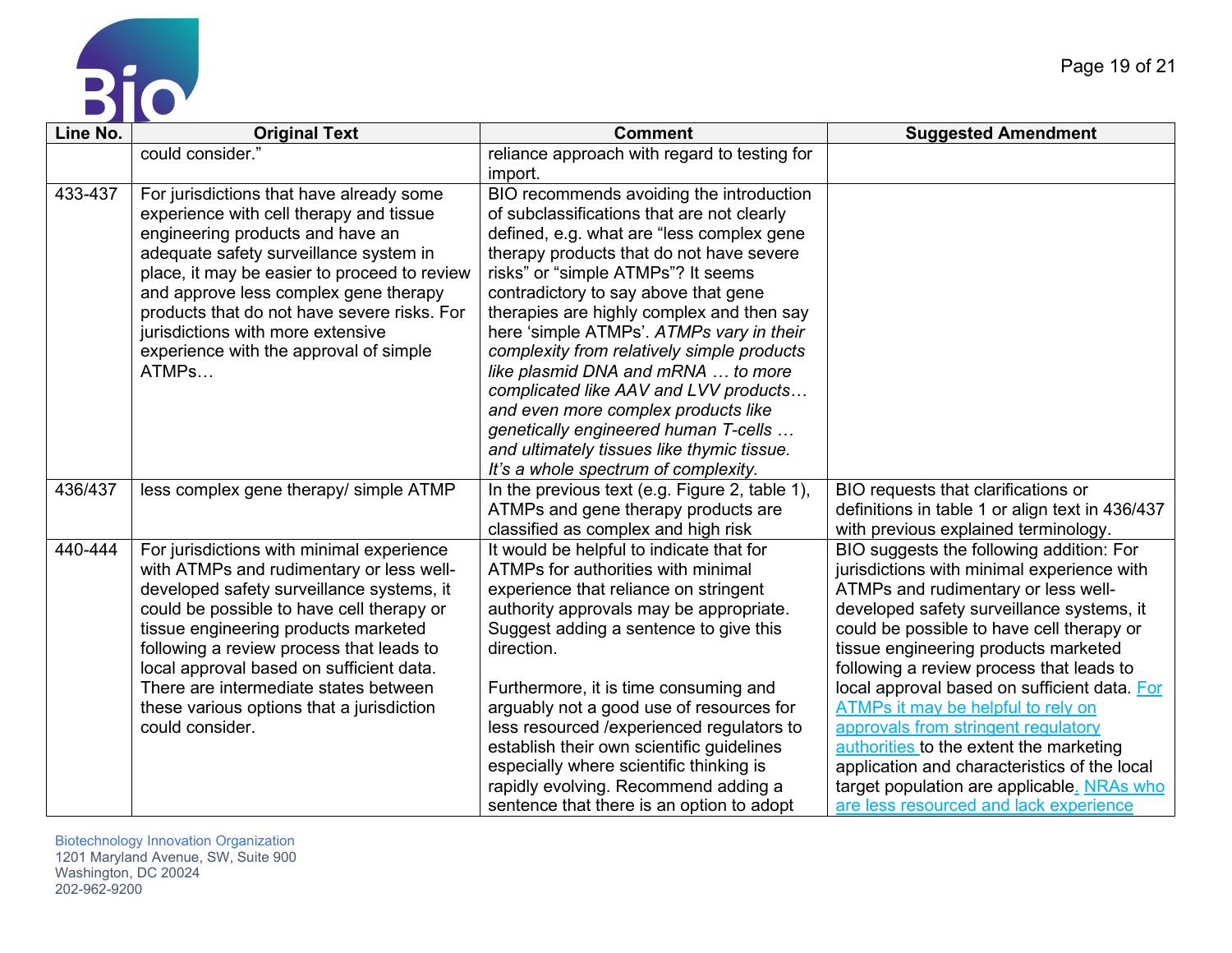

| Line No.     | <b>Original Text</b>                                                                                                                                                                                                                                                                                                                                                                                    | <b>Comment</b>                                                                                                                                                                                                                                                                                                                          | <b>Suggested Amendment</b>                                                                                                                                                                                                                                     |
|--------------|---------------------------------------------------------------------------------------------------------------------------------------------------------------------------------------------------------------------------------------------------------------------------------------------------------------------------------------------------------------------------------------------------------|-----------------------------------------------------------------------------------------------------------------------------------------------------------------------------------------------------------------------------------------------------------------------------------------------------------------------------------------|----------------------------------------------------------------------------------------------------------------------------------------------------------------------------------------------------------------------------------------------------------------|
|              |                                                                                                                                                                                                                                                                                                                                                                                                         | the scientific principles in guidelines from<br>stringent regulators rather than developing<br>their own national guidance.                                                                                                                                                                                                             | could also elect to adopt the scientific<br>principles in guidelines from stringent<br>regulators instead of developing specific<br>national guidelines. There are intermediate<br>states between these various options that a<br>jurisdiction could consider. |
| 445-448      | To increase access to quality-assured,<br>safe and effective ATMPs, it is<br>encouraged to promote collaboration<br>between regulators regionally and globally<br>and leverage resources more efficiently.<br>Collaboration among regulators currently<br>takes place through regulatory networks<br>that promote cooperation for carrying out<br>various regulatory processes for medical<br>products. | BIO supports the proposed paragraph and<br>notes that it would benefit from further<br>expansion. The concepts of recognition<br>and reliance could be presented as equally<br>applicable to ATMPs and across their<br>lifecycle. Reference to relevant WHO<br>guidance on that topic would also be<br>beneficial.                      |                                                                                                                                                                                                                                                                |
| 445-470      |                                                                                                                                                                                                                                                                                                                                                                                                         | Many regional/global groups (APEC<br>countries, IPRP, AVAREF, ASAEN<br>member states and PIC/S for inspection<br>cooperation) are mentioned as working<br>together in an attempt to<br>coordinate/harmonize regulatory activities.<br>Is there any working relationship with ICH<br>to harmonize regulations/reviews across<br>regions? | BIO suggests considering how best to take<br>advantage of the ongoing cooperative<br>efforts at ICH aimed at harmonizing<br>regulatory approaches for CGTPs.                                                                                                   |
| 456 -<br>457 | PIC/S increases mutual confidence in<br>GMP inspections among member<br>countries.                                                                                                                                                                                                                                                                                                                      | In addition to mutual recognition of GMP<br>inspections, Mutual Recognition<br>Agreements (MRAs) for CGTP batch<br>release testing is also critical, especially for<br>rare diseases.                                                                                                                                                   | BIO recommends the following addition:<br>PIC/S increases mutual confidence in GMP<br>inspections among member countries.<br>Mechanisms to enable mutual recognition<br>of CGTP batch release testing will also<br>increase global access.                     |
| 462-463      | Through various initiatives for regulatory<br>reliance regionally and internationally, it is                                                                                                                                                                                                                                                                                                            | BIO agrees with the opportunity for<br>convergence and harmonization in the field                                                                                                                                                                                                                                                       |                                                                                                                                                                                                                                                                |